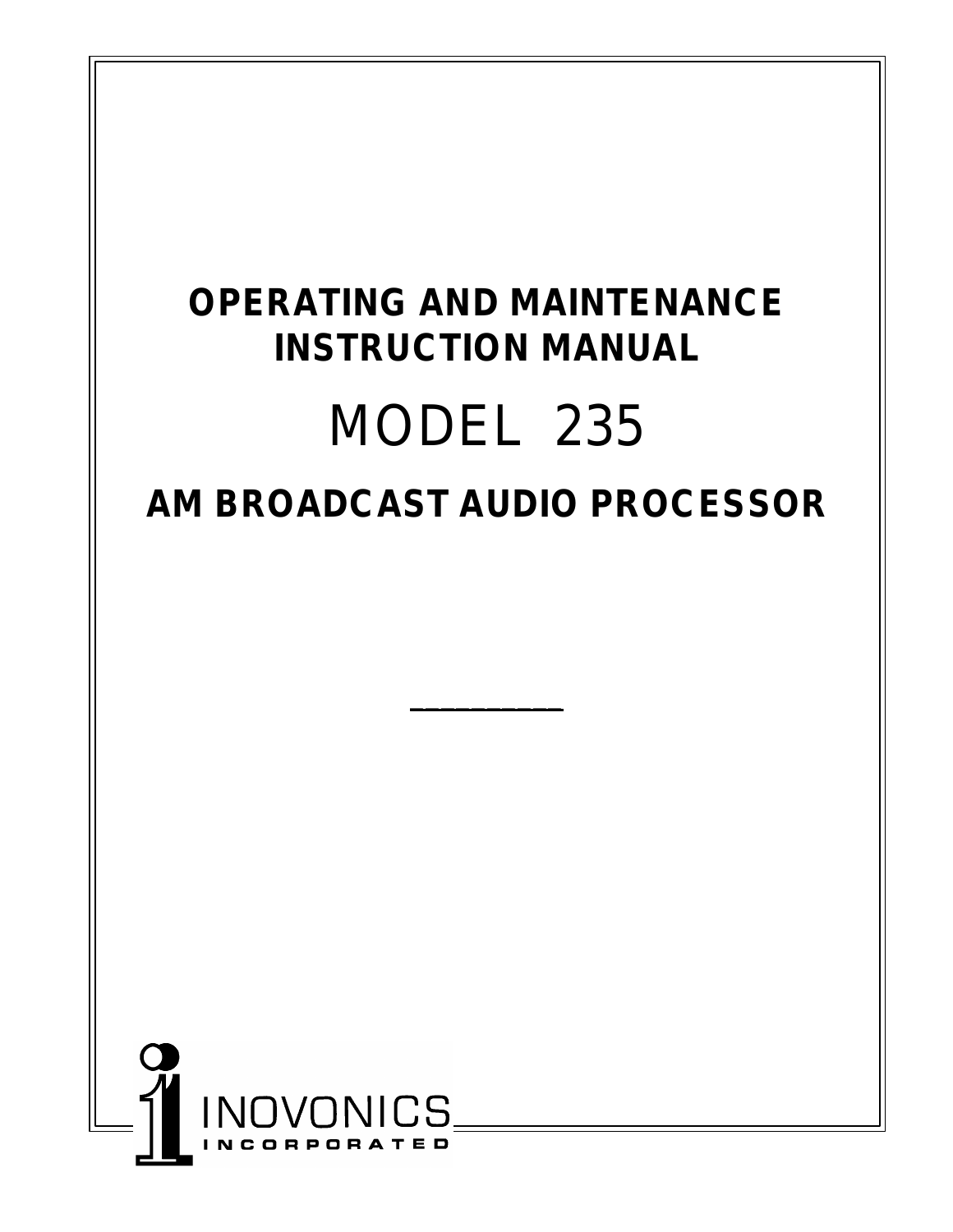| --- USER'S RECORD -          |
|------------------------------|
| Model 235 - Serial No. _____ |
| Date Purchased               |
| Warranty Card Mailed $-\Box$ |

# **OPERATING AND MAINTENANCE INSTRUCTION MANUAL** MODEL 235 **AM BROADCAST AUDIO PROCESSOR**

March, 1999



1305 Fair Avenue • Santa Cruz, CA 95060 TEL: (831) 458-0552 • FAX: (831) 458-0554 *Visit our Website:* www.**inovon**.com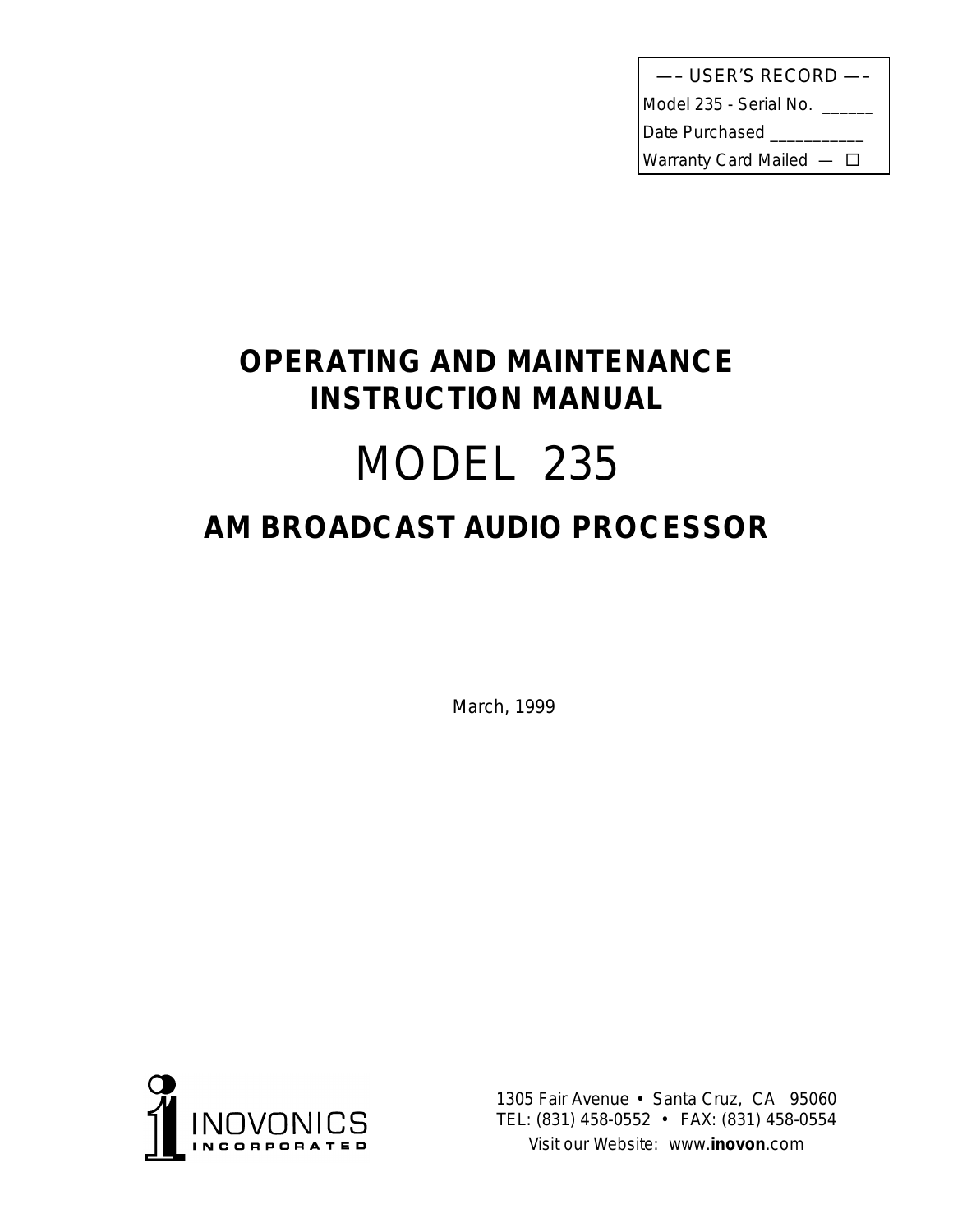# TABLE OF CONTENTS

### Section I - INTRODUCTION

| Historical - General - Features                                                                                                               |  |
|-----------------------------------------------------------------------------------------------------------------------------------------------|--|
|                                                                                                                                               |  |
|                                                                                                                                               |  |
| Section II - INSTALLATION                                                                                                                     |  |
|                                                                                                                                               |  |
|                                                                                                                                               |  |
| Rack Requirements - Heat Dissipation                                                                                                          |  |
|                                                                                                                                               |  |
| As Delivered - Voltage Selector - Power Cord                                                                                                  |  |
|                                                                                                                                               |  |
| Location - Ground Loops                                                                                                                       |  |
|                                                                                                                                               |  |
| Input Connection - Balanced Input - Unbalanced input -<br>Input Gain Range - Gain Jumper                                                      |  |
|                                                                                                                                               |  |
| <b>Output Connection and Signal Phase</b>                                                                                                     |  |
|                                                                                                                                               |  |
| Section III - SETUP AND OPERATION                                                                                                             |  |
|                                                                                                                                               |  |
| AGC - Compression - Program Density - Equalization -<br>Peak Clip/Limit - Peak Processing - Input Gain -<br>Output Level - Pos. Peaks - Power |  |
|                                                                                                                                               |  |
| Input Level Adjustment - Output Level Adjustment -<br>Possible Problems                                                                       |  |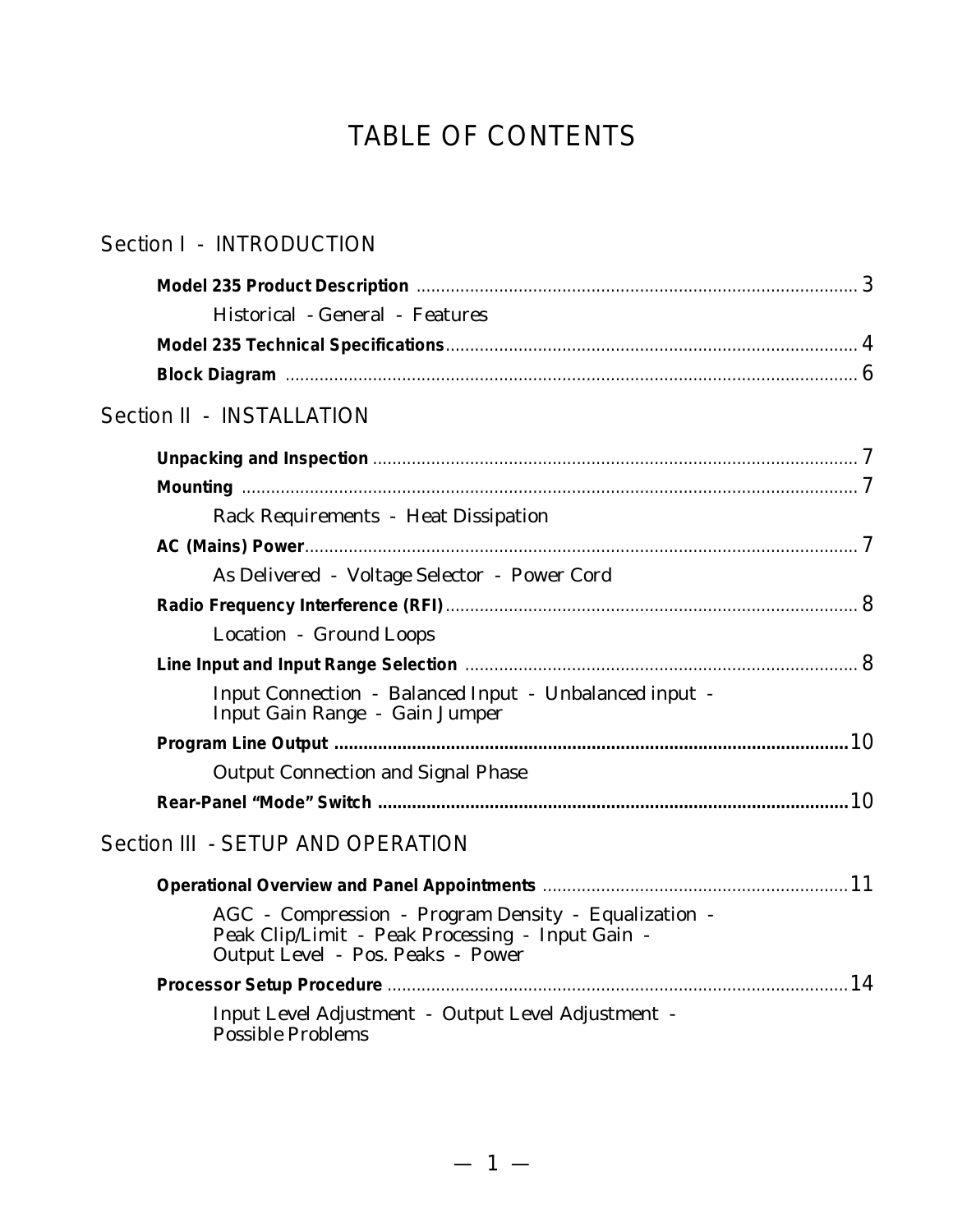| Computer and Modem Compatibility - Interconnection -                                    |    |
|-----------------------------------------------------------------------------------------|----|
| Section IV - CIRCUIT DESCRIPTIONS                                                       |    |
|                                                                                         |    |
|                                                                                         |    |
| Line Input Balancing - High-Pass Subsonic Filter                                        |    |
|                                                                                         |    |
| Antediluvian Gain-Control Element Explained -<br>Rectifier and AGC Control - AGC Gating |    |
|                                                                                         |    |
| Fixed Pre-Emphasis - Band-Pass Compression -<br>Compression "Platform"                  |    |
|                                                                                         |    |
|                                                                                         |    |
|                                                                                         |    |
| Sources of Overshoot - Phase-Lag and Recombining                                        |    |
|                                                                                         |    |
|                                                                                         |    |
|                                                                                         |    |
|                                                                                         |    |
|                                                                                         |    |
| Section VI - APPENDIX                                                                   |    |
| <b>Parts Lists</b>                                                                      | 25 |
| Explanation of Parts Listing - Parts Listing -<br><b>Mail-Order Component Suppliers</b> |    |
|                                                                                         | 29 |
|                                                                                         |    |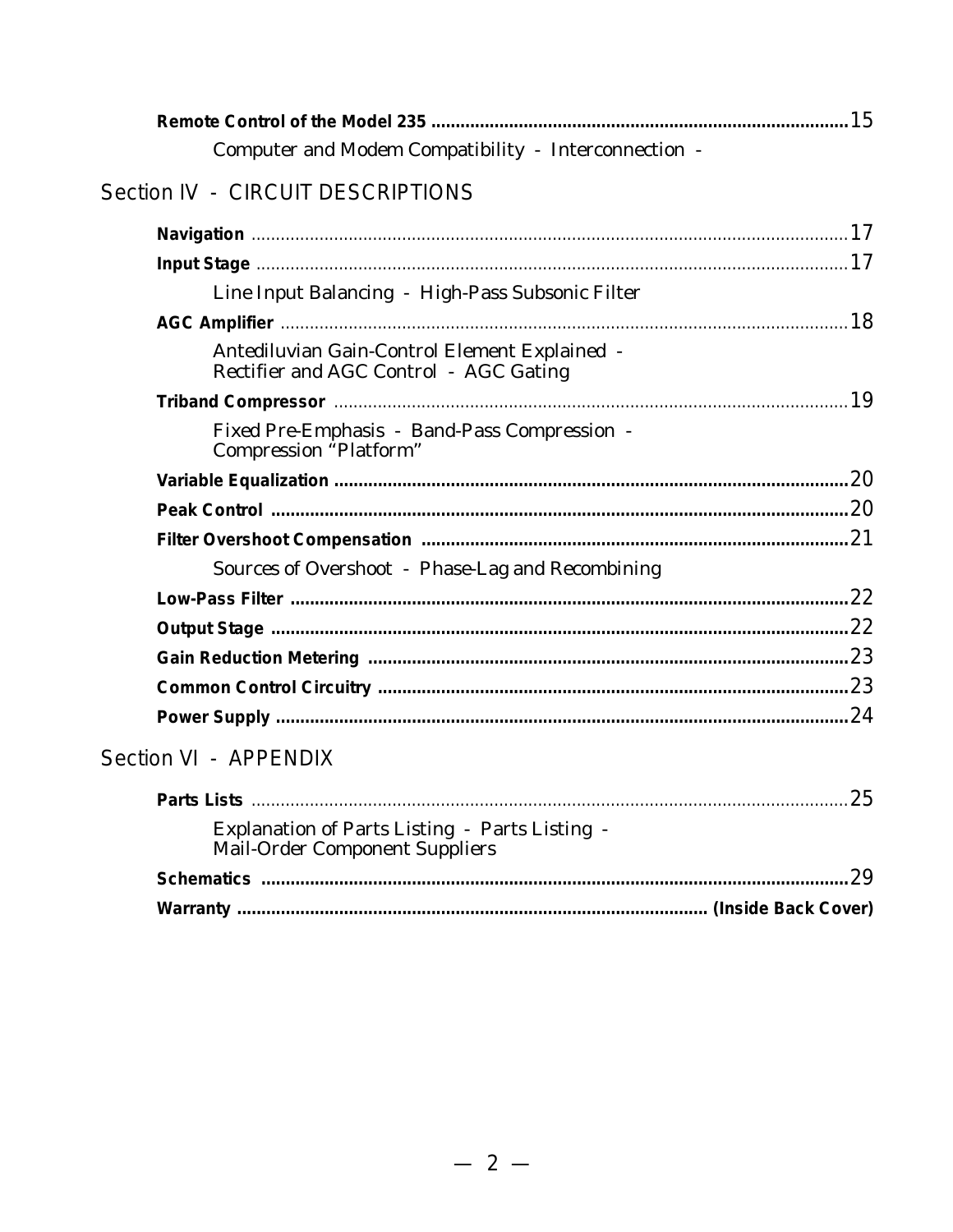# Section I

# INTRODUCTION

#### MODEL 235 PRODUCT DESCRIPTION

**Historical** Inovonics introduced its *Model 222 "NRSC" Processor* in 1987. This product was developed to meet certain "AM improvement" needs and became a very popular addition to existing audio processing systems in broadcast markets of all sizes. The NRSC fixed pre-emphasis and lowpass cutoff characteristics suggested in 1987 were subsequently mandated by the U.S. Federal Communications Commission.

**General** The 235 incorporates these same pre-emphasis and high-frequencycutoff characteristics to meet NRSC requirements, but its expanded functions also include comprehensive program dynamics processing to maximize perceived loudness and to fully utilize the modulation capability of modern AM broadcast transmitters.

> The 235 combines AGC, 3-band compression, low and high frequency equalization, and tight control over program peaks with a combination of hard limiting and judicious waveform clipping. Dynamics processing is followed by an overshoot-compensated low-pass filter exceeding NRSC specifications. The filter may be factory-tailored for other cutoff frequencies to accommodate European medium-wave transmissions or various international short-wave services.

Processing parameters are easily set with front-panel controls, or may be controlled from a remote location using the built-in RS-232 control bus and an IBM-compatible computer or modem interface.

- **Features** To recap, features of the Inovonics 235 include:
	- Comprehensive dynamic range processing which combines:
		- Gated, "gain-riding" AGC
		- 3-band average level compression
		- Low- and high-frequency program equalization
		- Asymmetrical peak limiting with selectable clipping depth.
	- Low-pass filtering to the NRSC specification with patented filter overshoot compensation. Alternative cutoff frequencies can be provided.
	- Easy front-panel control of processing parameters, or full computer control via RS-232 bus..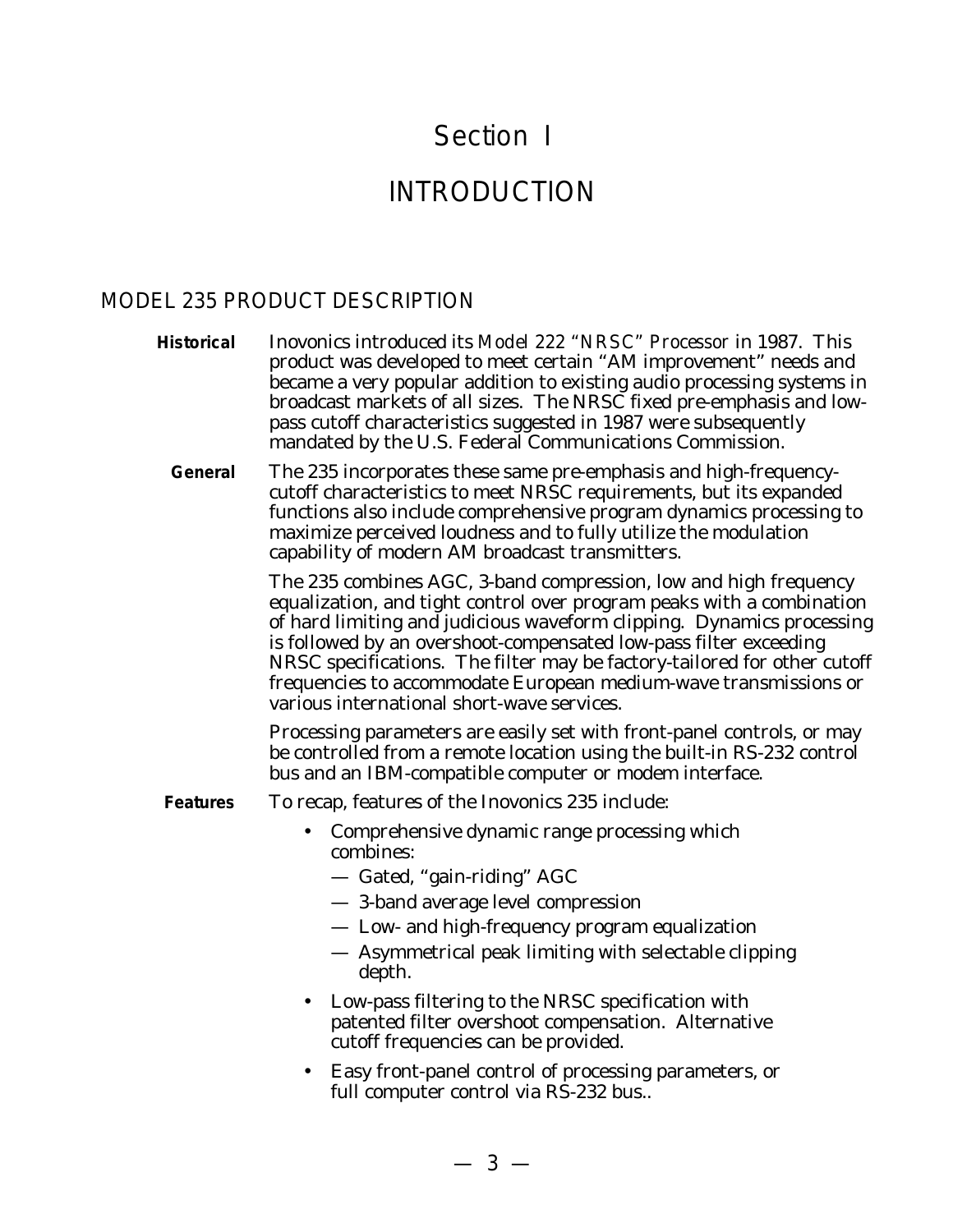#### MODEL 235 TECHNICAL SPECIFICATIONS

#### **Frequency Response** (NRSC version)**:**

PROOF:  $\pm$  0.25dB, 50Hz to 20kHz OPERATE:  $\pm 0.5$ dB, 50Hz to 9.7kHz. Follows NRSC pre-emphasis and cutoff characteristics.

#### **Distortion:**

<1% THD at any PROGRAM DENSITY setting, and at PEAK PROCESSING settings which maintain negligible clipping depth.

#### **Noise:**

Better than 60dB below 100% carrier modulation (taken through NRSC deemphasis network).

#### **Gated AGC:**

UK/EBU quasi-peak "PPM" response to program material; slow, 0.5dB-persecond correction rate over  $\pm$  10dB range. Frequency-weighted gating threshold set at –25dB, referred to corrected input "zero" level.

#### **Triband Compressor:**

Second-order band-pass function; crossovers at 250Hz and 2.5kHz. Attack and release timing optimized for each band. PROGRAM DENSITY controls timing and inter-band "blending".

#### **Fixed Pre-Emphasis:**

The standard (US) version follows the "truncated" 75µs curve specified by the NRSC transmission standard. Alternative versions employ preemphasis appropriate to the specified cutoff frequency.

#### **Variable Equalization** (see Figures 2 and 3 on Page 5)**:**

- HF: –3dB, 0dB (NRSC), +3dB,  $+6dB$ ,  $+9dB$ ; variable EQ curves are in addition to the NRSC or alternative fixed preemphasis.
- LF: –9dB, –6dB, –3dB, 0dB (flat),  $+3dB.$

#### **Peak Controller:**

Asymmetrical fast peak limiter integral with hard peak clipper. PEAK PROCESSING controls release timing and program-dependent clipping depth.

#### **Low-Pass Function:**

Phase-corrected, 9-pole FDNR activeelliptic filter with proprietary overshoot compensation. Exceeds NRSC requirements. (See Figure 1 on Page 5.)

#### **Input:**

Active-balanced, bridging; accepts nominal program line levels between  $-15$ dBu and  $+15$ dBu.

#### **Output:**

Active-balanced, 200-ohm resistive source; delivers 0dBm to +15dBm into a 600-ohm load.

#### **Output Asymmetry:**

Positive peak amplitude may be adjusted between 100% and 125% of the negative peak value.

#### **Remote Control Provision:**

RS-232 serial data port (DB-9 connector) allows all processing presets to be programmed or updated by an IBM-compatible computer. Necessary software is included.

#### **Power Requirements:**

105–130VAC or 210–255VAC, 50/60Hz; 15 watts.

#### **Size and Weight:**

1¾"H x 19"W x 10"D (1U); 10 lbs. (shipping).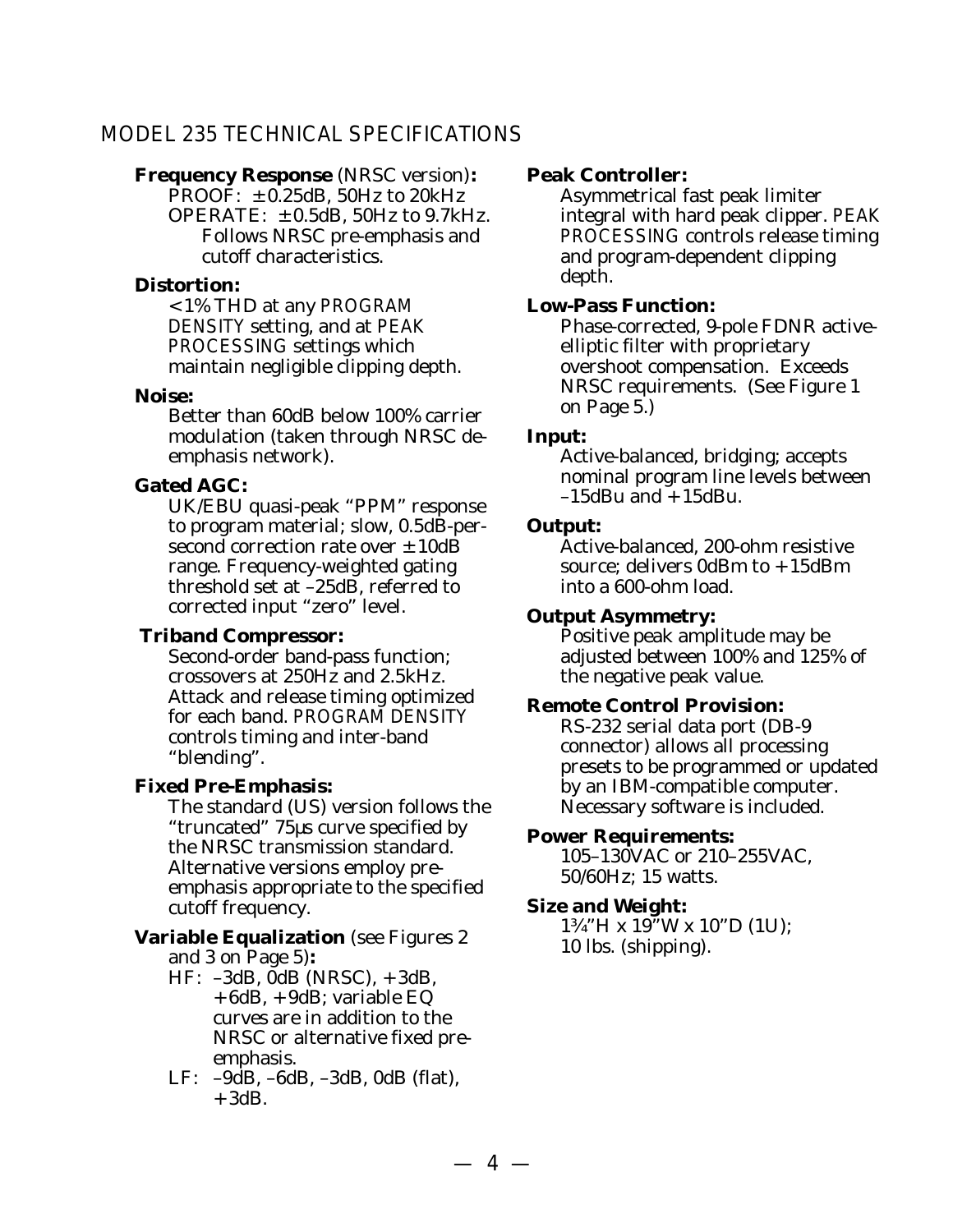

**Figure 1 -** NRSC Cutoff Characteristic

**Figure 2 -** LF Equalization Range (dashed line represents subsonic high-pass function)

**Figure 3 -** HF Equalization Range ("0dB" represents NRSC fixed pre-emphasis)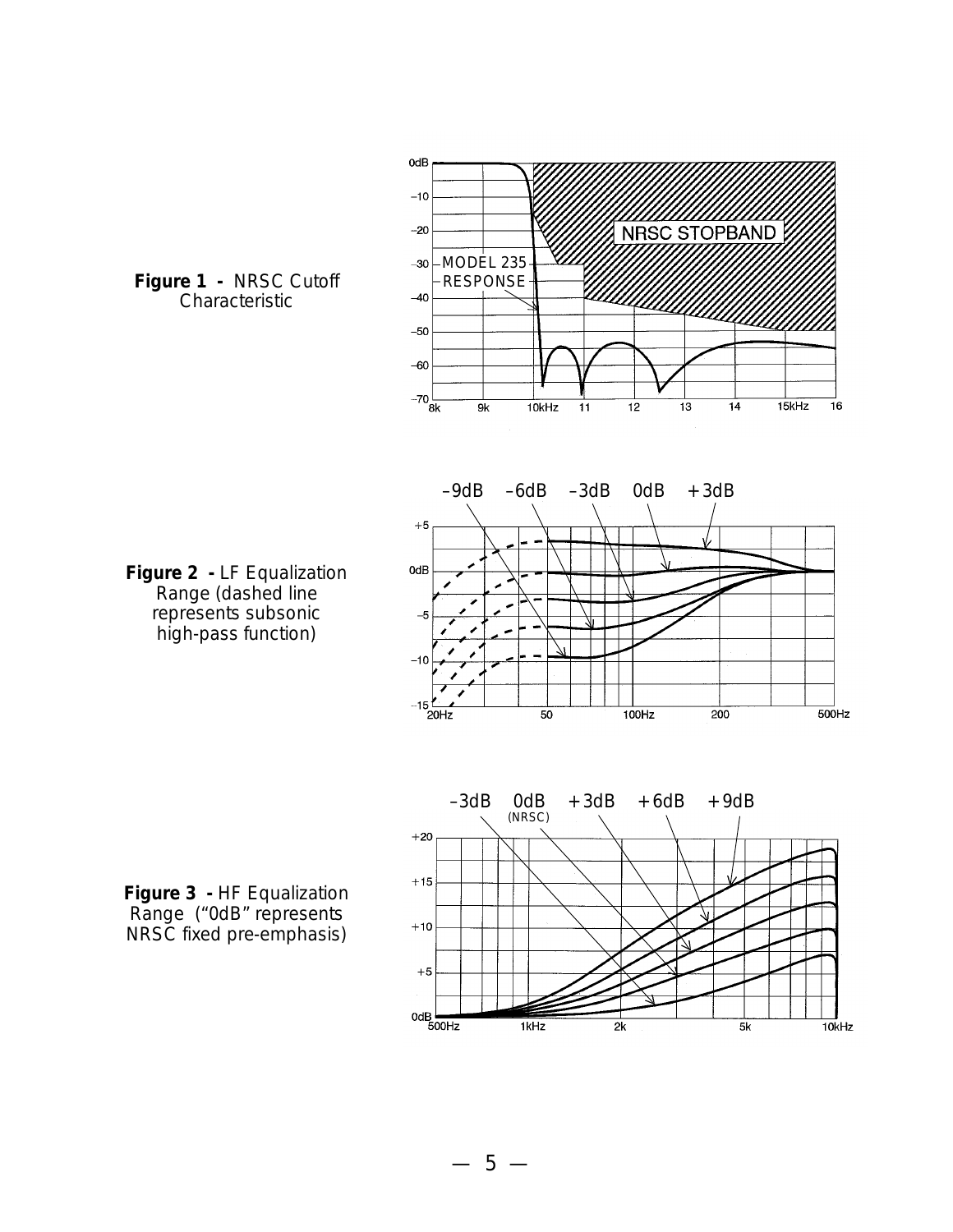#### BLOCK DIAGRAM

A simplified Block Diagram of the Model 235 is shown in Figure 4, below. Processor circuitry is detailed in the Circuit Descriptions section beginning on Page 17. These descriptions reference Schematic Diagrams found in the Appendix.



**Figure 4 -** Block Diagram, Model 235 AM Broadcast Audio Processor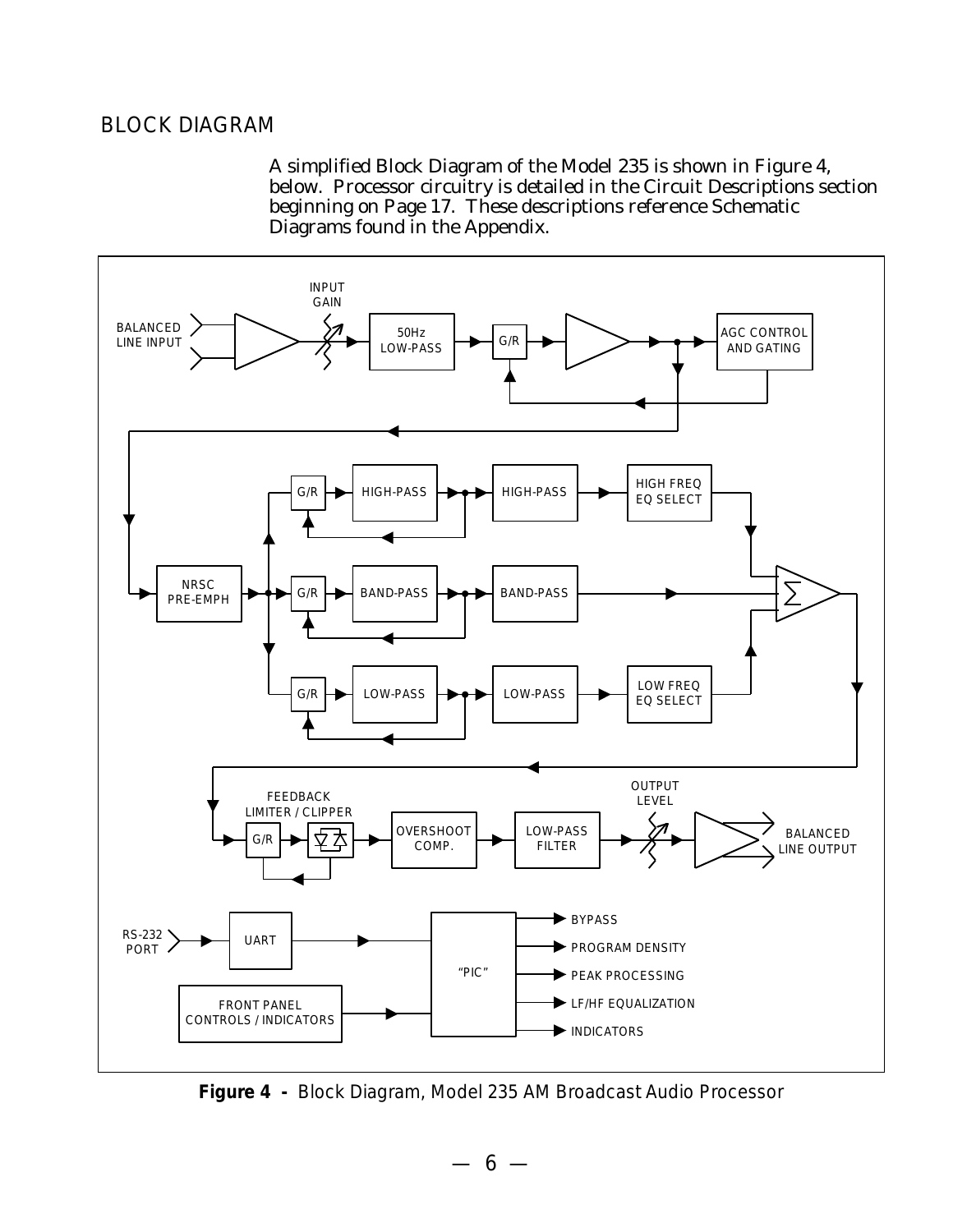# Section II

## INSTALLATION

#### UNPACKING AND INSPECTION

Immediately upon receipt of the equipment, inspect carefully for any shipping damage. If damage is suspected, notify the carrier at once, then contact Inovonics.

We recommend that you retain the original shipping carton and packing materials for return or reshipment, if necessary. In the event of return for Warranty repair, shipping damage sustained as a result of improper packing for return *may invalidate the Warranty!*

**IT IS VERY IMPORTANT** that the Warranty Registration Card found at the front of this Manual be completed and returned. Not only does this assure coverage of the equipment under terms of the Warranty, and provide some means of trace in the case of lost or stolen gear, but the user will automatically receive specific SERVICE OR MODIFICA-TION INSTRUCTIONS should they be issued by Inovonics.

#### MOUNTING

| Rack<br>Requirement     | The Model 235 mounts in a standard 19-inch equipment rack and<br>requires only 1 <sup>34</sup> inches (1U) of vertical rack space. Plastic "finishing"<br>washers are recommended to protect the painted finish around the<br>mounting holes.                                                                                                                                                                                                                      |
|-------------------------|--------------------------------------------------------------------------------------------------------------------------------------------------------------------------------------------------------------------------------------------------------------------------------------------------------------------------------------------------------------------------------------------------------------------------------------------------------------------|
| <b>Heat Dissipation</b> | Consuming less power than a counter-top coffee grinder, the 235, itself,<br>generates negligible heat. The unit is specified for operation within an<br>ambient temperature range extending from freezing to $120^{\circ}$ F/50 $^{\circ}$ C.<br>But because adjacent, less efficient equipment may radiate substantial<br>heat, be sure that the equipment rack is adequately ventilated to keep<br>its internal temperature below the specified maximum ambient. |

#### AC (MAINS) POWER

**As delivered** Unless specifically ordered for export shipment, the Model 235 is set at the factory for operation from 115V, 50/60Hz AC mains. The rearpanel designation next to the fuseholder will confirm both the mains voltage selected and the value of a proper fuse.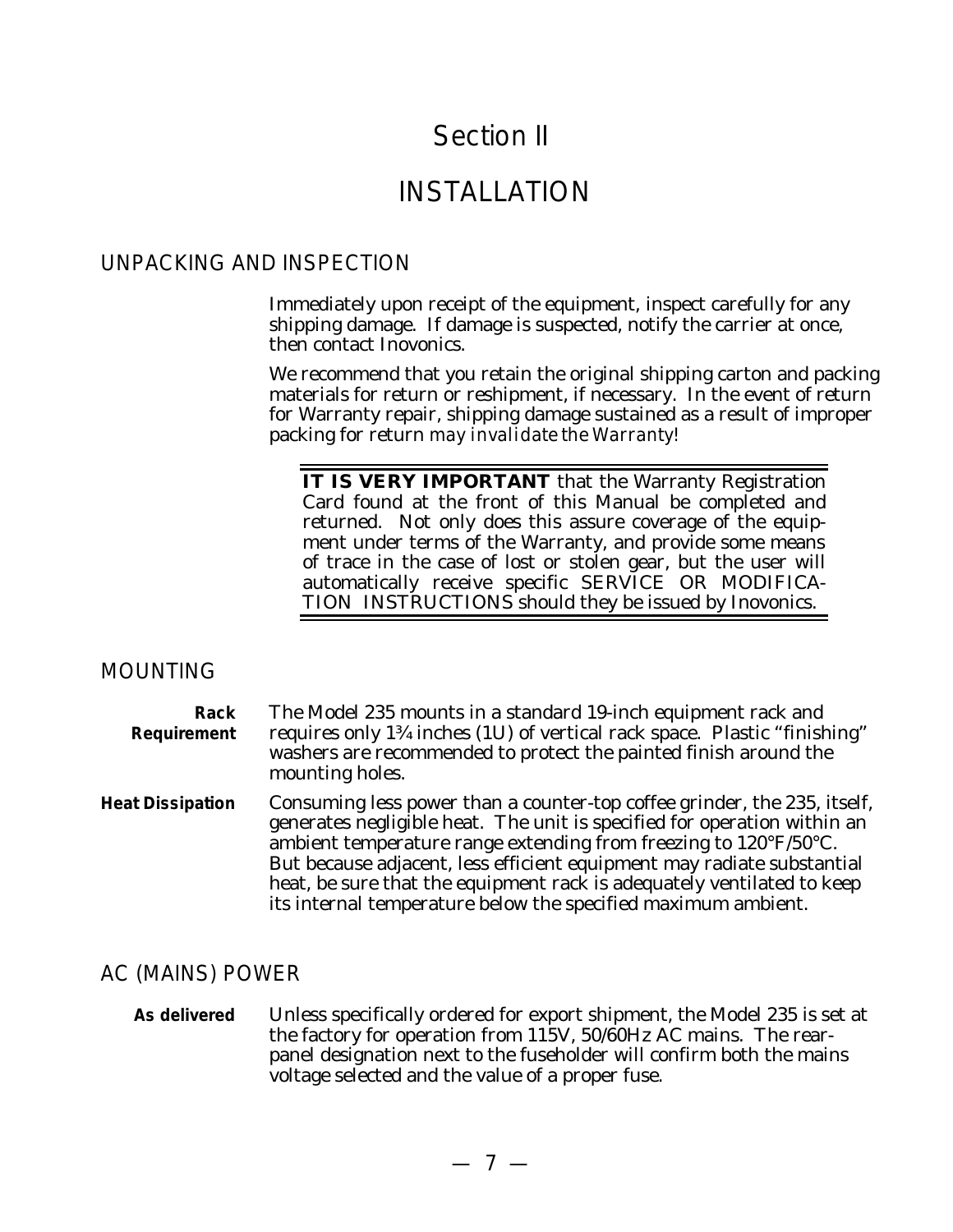**Voltage Selector** A mains voltage selector switch is located beneath the top cover of the unit, close to the AC mains connector on the main circuit board. *With primary AC power disconnected,* slide the red actuator with a small screwdriver so that the proper mains voltage designation (115 or 230) shows. Be certain always to install an appropriate fuse, and check that the rear-panel voltage/fuse designation is properly marked. It is factory practice to cross-out the *inappropriate* designation with an indelible black marking pen. You can remove this strikethrough with lacquer thinner to redesignate.

> **BE SURE** that the mains voltage selector setting and primary fuse value are appropriate for the mains supply before plugging the 235 Processor into the wall outlet.

**Power Cord** The detachable IEC-type power cord supplied with the Processor is fitted with a North-American-standard male plug. Nevertheless, the individual cord conductors are *supposed* to be color-coded in accordance with CEE standards; that is:

 $BROWN = AC$  "HOT" BLUE = AC NEUTRAL GRN/YEL = GROUND

If this turns out *not* to be the case, we offer our apologies (cords come from many sources) and advise that US color coding applies:

 $BIACK = AC$  "HOT" WHITE = AC NEUTRAL GREEN = GROUND

#### RADIO FREQUENCY INTERFERENCE ( R F I )

**Location** Although we have anticipated that the 235 will frequently be installed adjacent to high-power AM transmitters, please practice care and common sense in locating the unit away from *abnormally* high RF fields.

**Ground Loops** Because the input and the output of the Model 235 are chassis-groundreferenced, a mains frequency or RF ground loop could be formed between the input or output cable shield grounds and the AC power cord ground. A "ground-lifting" AC adapter will probably remedy such a situation, though the chassis somehow must be returned to earth ground for safety. Generally, being screwed-down in the equipment rack will satisfy the safety requirement.

#### LINE INPUT AND INPUT RANGE SELECTION

**Input Connection** The Model 235 has an electronically-balanced (transformerless) program LINE INPUT. This is brought out to a screw-terminal barrier strip on the rear panel, and includes a chassis ground connection for the input cable shield. *Please note that the screw-terminal barrier block can be unplugged from the chassis, simply by pulling it straight out!*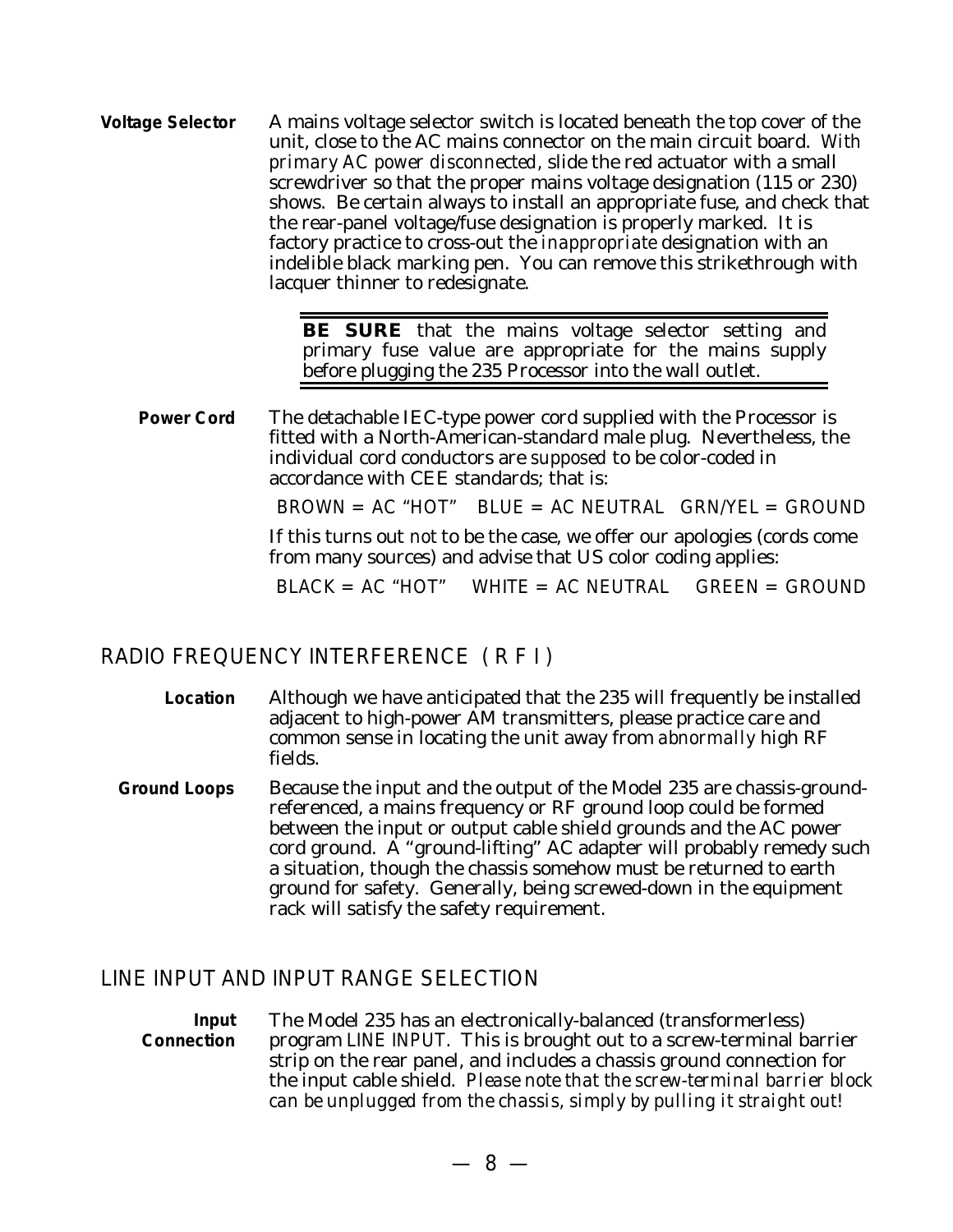This makes connection a bit easier and allows quick removal of the 235 from the rack should maintenance ever be required.

- **Balanced Input** A balanced program audio feed to the 235 Processor will use both the + and the – terminals, plus the associated G (ground). Since this is a bridging (high impedance) input, it does not provide a 'termination' for the console or other equipment which feeds the Processor. Should you feel so compelled, you may connect a 600-ohm resistor across the + and – input terminals, though the concept of 600-ohm "line matching" dates from the age of transformer coupling and the mystique of telephone lines with characteristic impedance.
	- **Unbalanced Input** In an isolated rare instance, the 235 might be fed from "semi-pro" gear with an unbalanced output. In such an unlikely case, the single center conductor of the shielded input lead should be connected to the + terminal, and the shield to G. In addition, a jumper wire should be installed between the – terminal and G.
		- **Input Gain Range** The Model 235 Processor can accommodate line-level program input with a nominal "Zero-VU" value between –15dBu and +15dBu. This 30dB range is divided into two, more manageable 15dB ranges with an internal jumper.

As shipped, the 235 is jumpered for professional level inputs between 0dBu and +15dBu. Most console and STL outputs fall into this range, +4dBu, +6dBu and +8dBu being typical levels.

Lower levels, between –15dBu and 0dBu, may be encountered with interfacing with "semi-pro" gear, or with feeds from leased telephone circuits. The extra gain for the low level range is enabled by changing a jumper beneath the top cover.

**Gain Jumper** The input range jumper strip is located just behind the LINE INPUT connector and identified as "JMP1" in the circuit board legend. The jumper has an H and an L marking to indicate the proper jumper placement for High level and for Low level inputs, respectively. Figure 5 illustrates these jumpering options.



**Figure 5 -** LINE INPUT Range Selection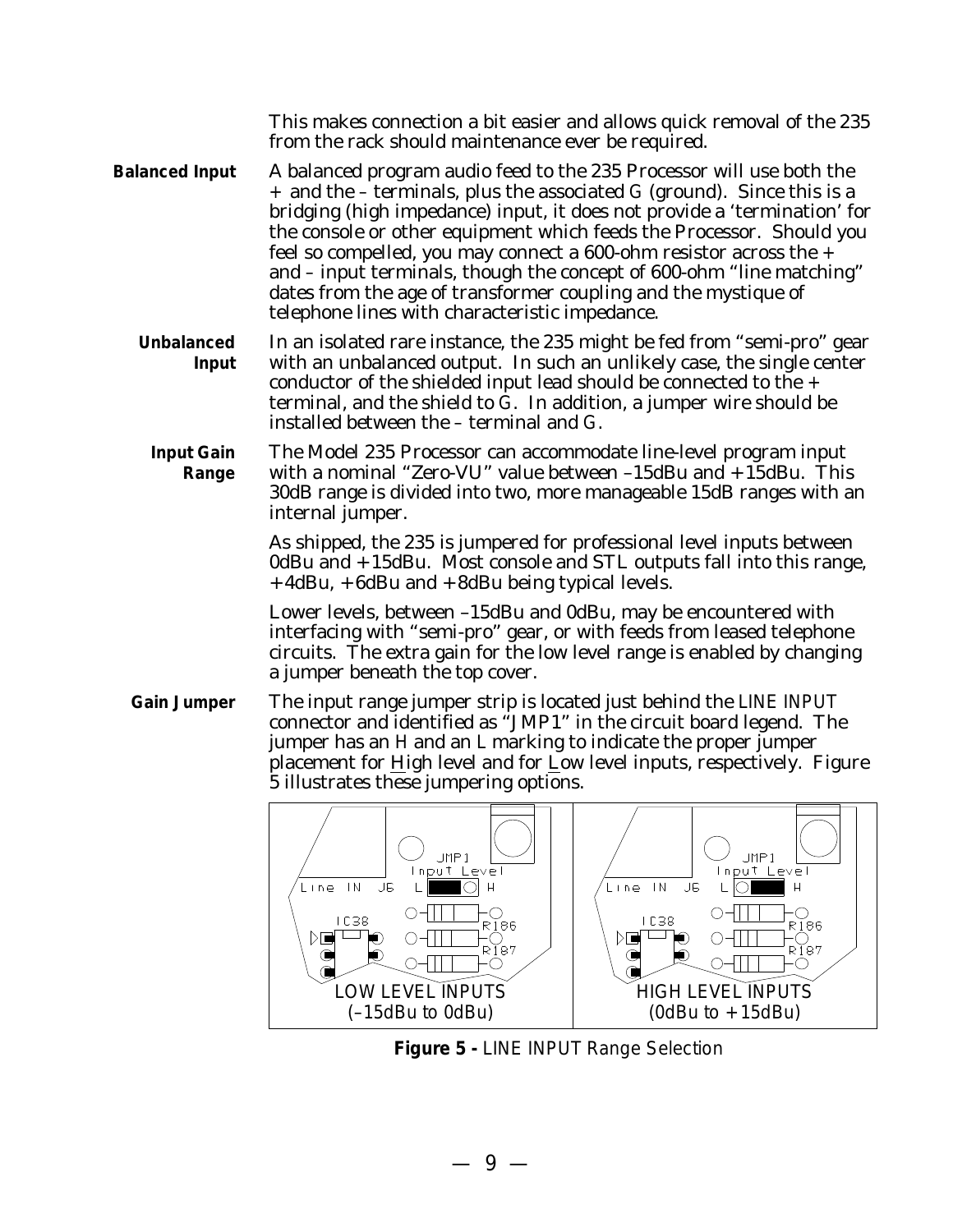#### PROGRAM LINE OUTPUT

The only guarantee of protection against transmitter overmodulation is a short and direct connection between the output of the Model 235 Processor and the transmitter input. Any frequency or phase error between the Processor and transmitter will partially (or completely!) negate the tight final peak control which the 235 provides.

This means that the 235 must be located *at the transmitter site* to be completely effective. Even a digital link (STL, ISDN, FRAC-T1 or FDIC) will compromise the peak control function. Moreover, the interconnect cable should be kept short and direct. Less than 10 feet of a shielded, twisted pair is preferred.

**Output Connection and Signal Phase** The LINE OUTPUT of the 235 Processor terminates at the removable barrier strip on the rear panel. This output is electronically-balanced (transformerless) and *must be connected to the input of the transmitter with proper regard to signal phase.*

> Output terminals are marked  $+$  and  $-$ . These should be connected to similarly-marked transmitter input terminals. The output program signal from the 235 will exhibit waveform asymmetry in the direction indicated; that is, the  $+$  terminal will be (additionally) positive-going with (increased) positive peaks. Make sure that the  $+$  terminal is connected to the transmitter input terminal which yields an increase in carrier level for a positive signal excursion.

#### REAR-PANEL "MODE" SWITCH

The 3-position toggle switch on the rear panel of the 235 selects OPERATE, for local (front-panel) operation, REMOTE CONTROL, for processor control by computer or modem through the RS-232 port, and PROOF, which effectively bypasses the unit.

The switch must be left in the OPERATE position if front-panel buttons are to be used for setting processing parameters. Once set, the switch may be switched to REMOTE CONTROL position to lock-out the front panel buttons and protect Processor setup. When it is in the OPERATE position, the Processor *will not respond* to remote, RS-232 commands.

The switch must be set to REMOTE CONTROL to activate the RS-232 port for remote computer or modem control. See appropriate instructions for remote Processor operation beginning on Page 15.

PROOF completely bypasses the functions of AGC, compression, preemphasis, equalization, limiting, clipping and the low-pass output filter. It effectively turns the Processor into a line amplifier, though the subsonic, 50Hz high-pass function is still active.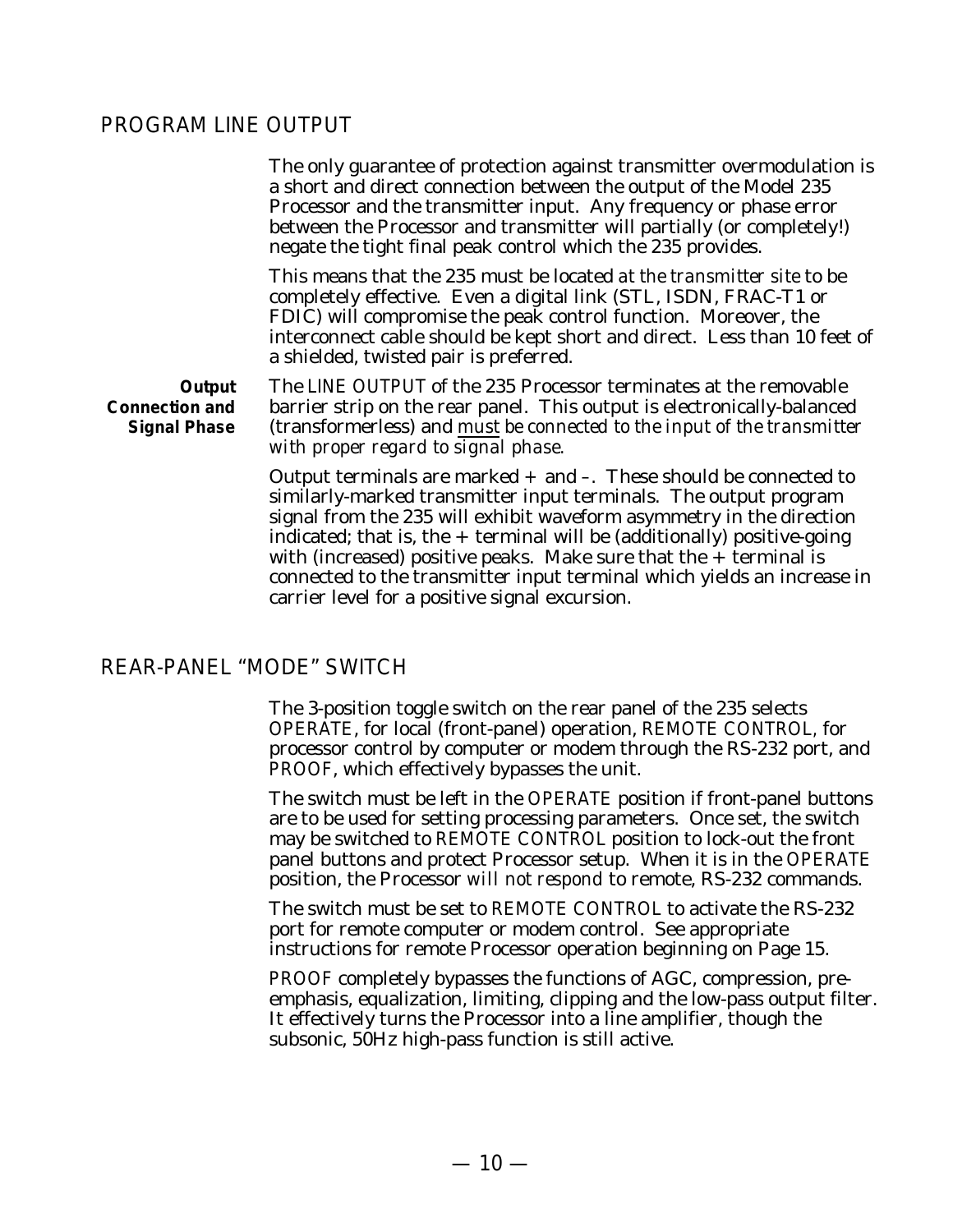# Section III

# SETUP AND OPERATION

#### OPERATIONAL OVERVIEW AND PANEL APPOINTMENTS

This section leads off with an overview of the 235 Processor with particular reference to front-panel indicators and controls. *All functions are described and explained in this overview.* Whether or not you believe in reading Manuals, please at least check these descriptions to verify that our terminology is in agreement with your understanding. If you call us (especially if you use our toll-free number!) with a question that is answered here, we are likely to be very cross with you.

AGC 235 processing begins with slow, "gain-riding" Automatic Gain Control, or AGC. This is not considered a *dynamic* processing function because it does not alter program dynamics and contribute to perceived loudness. The purpose of the AGC is to erase *long-term* variations in the input program level and to present subsequent processing stages with a consistent program signal.

> Input levels can wander up and down for a number of reasons. Among these are: 1) an operator's lack of attention to manual gain-riding, 2) different interpretations of console level meter readings among board operators, or 3) the misrepresentation of the program signal waveform by the traditional, sluggish VU meter.

AGC in the 235 Processor is "gated." It does not "hunt" or bring up background noise during pauses in the program. AGC gain freezes when midrange program energy falls below the preset gating threshold.

AGC response to the program waveform is quasi-peakresponding. Its 10-millisecond integration is similar to the *response* of a European Peak Program Meter. *Correction*, on the other hand, is slow: only 1dB every couple of seconds. This makes overall operation roughly equivalent to a human operator watching a PPM and sneaking the level up and down, slowly and unobtrusively.

AGC correction spans a 20dB range. The INPUT GAIN control is adjusted to center AGC action, effectively yielding  $a \pm 10$ dB correction window. AGC gain is metered by the associated bargraph display, and the bottom-most GATE OPEN indicator lights whenever the circuit senses legitimate program energy to enable circuit operation.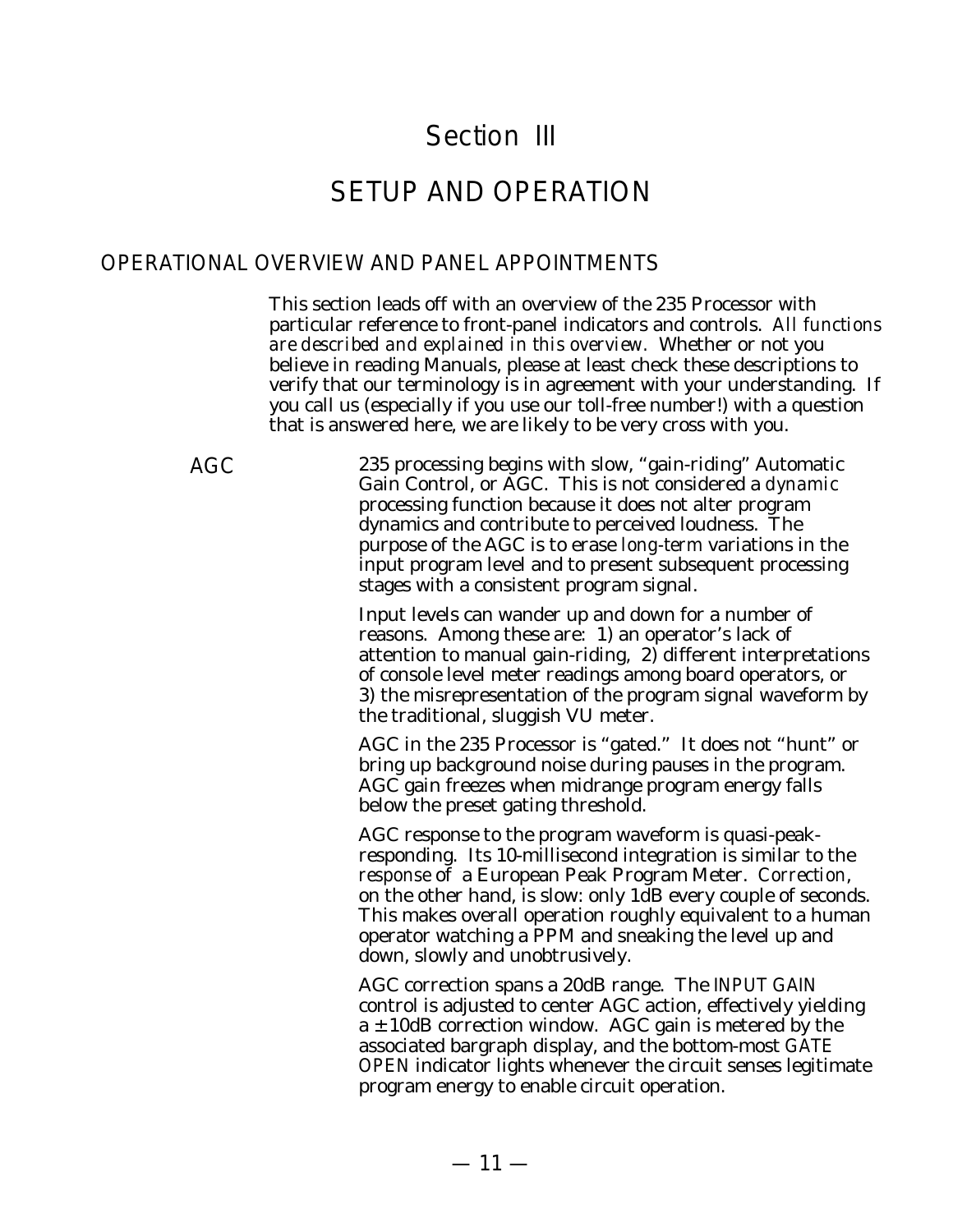|                                  | Plus AGC readings $(+5, +10)$ indicate that the input signal<br>is below the optimum level and that the circuit is slowly<br>bringing the gain up. Minus readings (there are no such<br>things as <i>negative</i> dBs, at least not in our space/time<br>continuum) show that the input signal is too "hot" and that<br>the level is being reduced to compensate.                                                                                                                                                                                                                                                                                                            |
|----------------------------------|------------------------------------------------------------------------------------------------------------------------------------------------------------------------------------------------------------------------------------------------------------------------------------------------------------------------------------------------------------------------------------------------------------------------------------------------------------------------------------------------------------------------------------------------------------------------------------------------------------------------------------------------------------------------------|
| <b>COMPRESSION</b>               | The definition of <i>compression</i> generally acknowledges a<br>reduction in the <i>average</i> dynamic range of a speech or music<br>program signal. Program level is frequently (and sometimes<br>erroneously) expressed in r.m.s. terms and is integrated over<br>a period of a hundred milliseconds or more. A compression<br>ratio may be expressed or implied, which might be on the<br>order of 2:1 or 4:1, indicating a fractional output level<br>change for a given input level variation.                                                                                                                                                                        |
|                                  | The Model 235 compresses program dynamics in three<br>frequency bands. These are labeled LOW, MID and HIGH. In<br>the interest of maximizing perceived loudness, the<br>compression ratio in each of these three bands is made<br>uncommonly steep for a compressor, 20:1 or greater. Thus<br>the circuit acts more like a 3-band <i>limiter</i> than a traditional<br><i>compressor.</i> Attack time within each band is quite rapid;<br>release, on the other hand, is variable and a function of the<br>PROGRAM DENSITY setting, which is explained in more<br>detail under the next heading. The three COMPRESSION<br>displays show dBs of gain reduction for each band. |
| <b>PROGRAM</b><br><b>DENSITY</b> | Two up/down buttons allow the operator to choose eight<br>relative degrees of density control. These are indicated on<br>the adjacent LED bar display.                                                                                                                                                                                                                                                                                                                                                                                                                                                                                                                       |
|                                  | Set at (MIN), the 3-band compressor has a slow release to<br>what we call a <i>platform</i> value. The platform is established<br>by an average of the gain reduction in all three frequency<br>bands. This platform causes the circuit to perform more like<br>a single-band compressor, and spectral density of the<br>processed program audio is only marginally effected.                                                                                                                                                                                                                                                                                                |
|                                  | As PROGRAM DENSITY is increased toward (MAX), the<br>platform and the "blending" of the bands is reduced so that<br>the full multiband advantage may be realized. Compressor<br>release timing is progressively shortened as well, and this<br>imparts a "busy" character to the program to further<br>increase perceived loudness.                                                                                                                                                                                                                                                                                                                                          |
| EQUALIZATION                     | In addition to NRSC (or alternative) fixed pre-emphasis, the<br>235 provides a range of control over both high- and low-<br>frequency program equalization.                                                                                                                                                                                                                                                                                                                                                                                                                                                                                                                  |
|                                  | The effect of the equalizers is shown in Figures 2 and 3 on<br>Page 5. The LOW FREQ. and HIGH FREQ. buttons cycle the                                                                                                                                                                                                                                                                                                                                                                                                                                                                                                                                                        |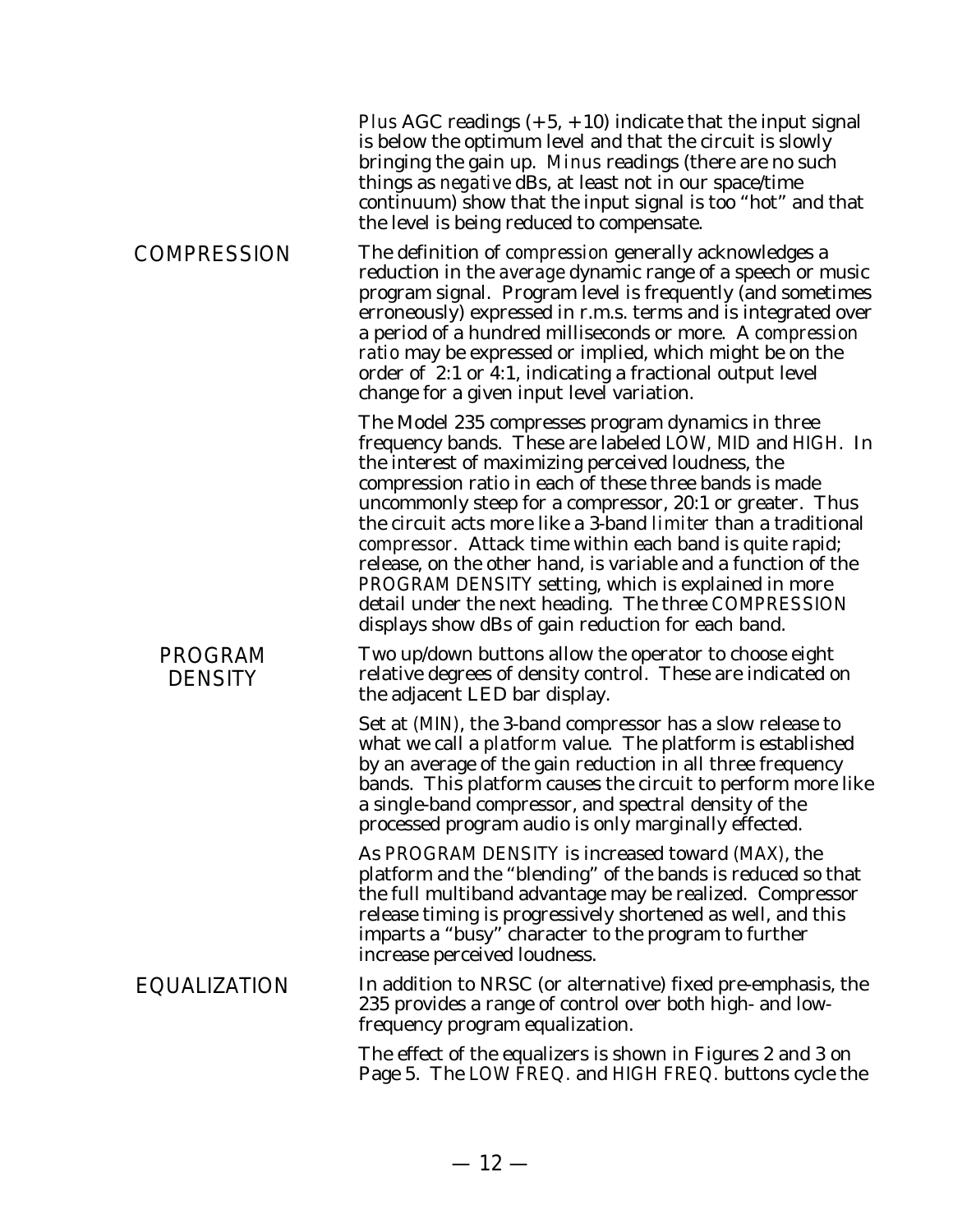|                                            | EQUALIZATION settings through the five choices for each<br>end of the spectrum.                                                                                                                                                                                                                                                                                                                                                                                                                                                                                         |
|--------------------------------------------|-------------------------------------------------------------------------------------------------------------------------------------------------------------------------------------------------------------------------------------------------------------------------------------------------------------------------------------------------------------------------------------------------------------------------------------------------------------------------------------------------------------------------------------------------------------------------|
| <b>CLIP</b><br><b>PEAK</b><br><b>LIMIT</b> | The final processing block of the 235 is a unique<br>asymmetrical "feedback" peak-limiter/clipper. A final<br>clipping circuit is able to monitor its own action and tell the<br>limiter how hard to work, depending on how aggressively<br>the PEAK PROCESSING (described next) has been set. This<br>feedback technique establishes a stable and fixed <i>clipping</i><br>depth, or ratio between the two peak control functions. Two<br>LEDs flash as circuitry copes with program peak excursions,<br>enabling a visual interpretation of this limit-to-clip ratio. |
| <b>PEAK</b><br><b>PROCESSING</b>           | Two up/down buttons select eight levels of program peak<br>control, indicated on the adjacent LED display. At the (MIN)<br>setting, typical values of peak reduction are on the order of<br>5dB, and no clipping is allowed. Setting number 2 also<br>restricts peak reduction to the same 5dB figure, but enables<br>a small amount of clipping as well. From setting number 3<br>upward, peak reduction runs about 10dB, with clipping<br>increasing as the setting approaches (MAX).                                                                                 |
|                                            | <b>NOTE:</b> Always pay particular attention to the effect of<br>heavy peak processing on solo voices. Complex waveforms<br>such as instrumental music can tolerate a good deal more<br>clipping than solo vocals and voice announcements.                                                                                                                                                                                                                                                                                                                              |
| <b>INPUT</b><br><b>GAIN</b>                | Input sensitivity of the Processor is adjusted by this 15-turn<br>potentiometer to accommodate varying input levels. The<br>control itself has 15dB continuous adjustment. This,<br>coupled with input level range jumpering (Figure 5, Page 9),<br>accommodates the 235's full 30dB input signal level range.<br>The INPUT GAIN control is set so that normal program<br>material keeps the AGC indicator close to center-scale.                                                                                                                                       |
| <b>OUTPUT</b><br>LEVEI                     | This multi-turn control adjusts the Processor output level to<br>match the input requirements of the transmitter. The pot is<br>adjusted so that negative program peaks reach nearly 100%<br>modulation, as indicated by the station Modulation Monitor.                                                                                                                                                                                                                                                                                                                |
| POS.<br><b>PEAKS</b>                       | This adjusts Processor output asymmetry. It allows<br>naturally-occurring <i>positive</i> program peaks to exceed the<br>value of negative peaks. In the U.S., for example, the<br>maximum instantaneous value of carrier amplitude is<br>allowed to reach as much as two-and-one-half times the<br>unmodulated (resting) carrier value. This condition is<br>referred to as 125% <i>positive</i> modulation and references a<br>maximum figure of 100% negative carrier modulation, or<br>complete carrier cutoff.                                                     |
| <b>POWER</b>                               | Harmonically in accord with today's humanity-based<br>concepts of nurturing and self-esteem, Inovonics has<br>included this special switch, the operation of which                                                                                                                                                                                                                                                                                                                                                                                                      |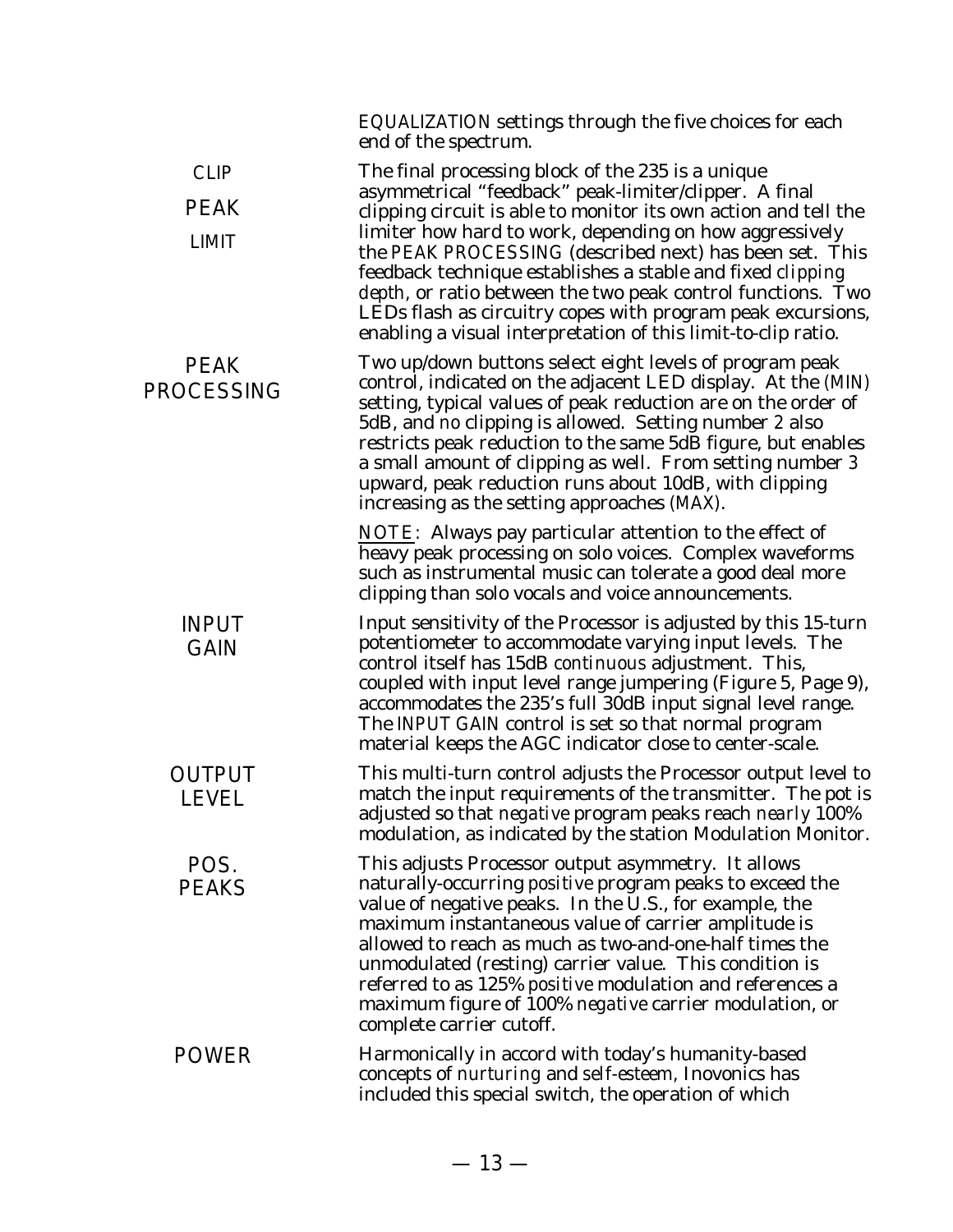*emPOWERs* the operator of the Processor to reach new heights in broadcasting *sustainability*. (?)

#### PROCESSOR SETUP PROCEDURE

This setup procedure assumes a typical, transmitter-site installation of the 235, with the LINE INPUT fed from the output of the console or from a telephone line or STL receiver.

At this point the Processor should be installed in the program chain with power applied. The OUTPUT LEVEL control should be turned fully counterclockwise.

**Input Level Adjustment** The INPUT GAIN control is adjusted to center the AGC operating range with a nominal "Zero-VU" program line input. If the following procedure shows control range to be outside adjustment limits, recheck circuit board jumpering for *Input Gain Range* selection as described on Page 9.

> 1. Apply a 500Hz test tone from the console at a level one-and-onequarter dB *above* normal reference level. This is simply a console VU meter indication of +1¼VU.

> 2. Adjust the INPUT GAIN control so that *both* the 0dB AGC GAIN indicator *and* the one just below it (–2.5dB) light equally. Remember that the AGC circuit responds very slowly to level change, so exercise patience in making this important adjustment.

> Once the INPUT GAIN has been adjusted with a test tone, you can switch-over to normal program material. If the procedure has been performed properly, and if the board operator pays reasonable attention to the meter, AGC GAIN will nearly always remain between  $+5dB$  and  $-5dB$ .

- **Output Level Adjustment** Perform this part of the setup procedure "on air" under normal operating conditions and using typical program material. You must have access to the station's Modulation Monitor and understand its operation.
	- 1. Preset panel controls as follows: OUTPUT LEVEL — fully counterclockwise POS. PEAKS — fully counterclockwise  $EQUALIZATION - õdB$  for both HIGH FREQ. and LOW FREQ. PROGRAM DENSITY — (MAX) PEAK PROCESSING — (MAX)
	- 2. Advance the OUTPUT LEVEL control for *negative peak modulation* of 90% to 95% as indicated by the Mod-Monitor.
	- 3. If permitted by local regulations, advance the POS. PEAKS control for *positive peak modulation* of as much as  $+125\%$  as indicated by the Mod-Monitor.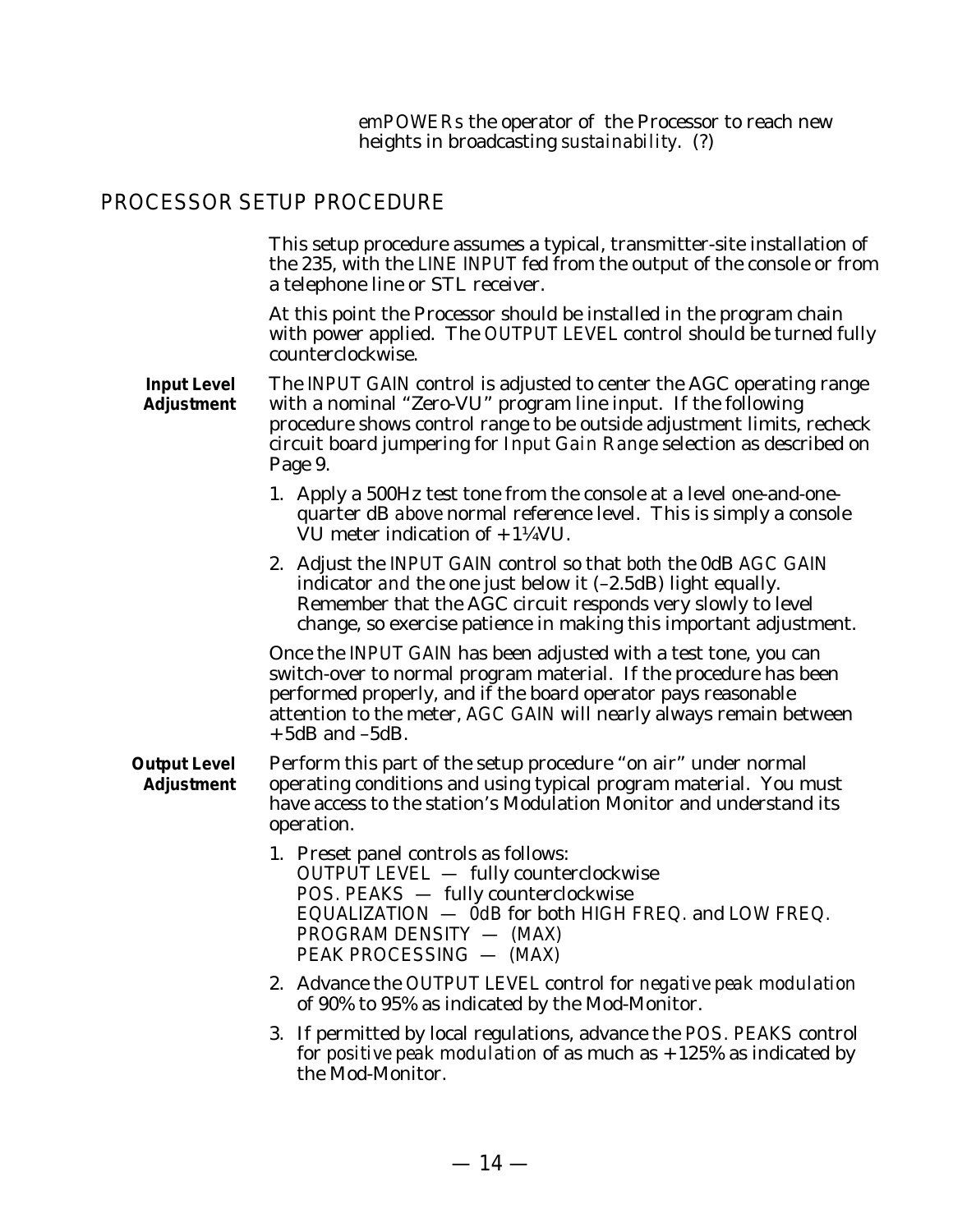Once these adjustments have been made, reduce the PROGRAM DENSITY and PEAK PROCESSING settings for a less aggressive "sound." These two parameters should be experimented with, and a final choice for the settings based on the collective decision of several station personnel.

**Possible Problems** Maximum output asymmetry of the 235 Processor is about  $+130\%$ . If you crank-up the POS. PEAKS and do not see a corresponding increase in positive modulation on the Mod-Monitor, here are a couple of things to check:

- 1. *The transmitter is not linear*, and thus incapable of extra positive modulation. If the transmitter is plate-modulated, the modulator tubes could be "soft" or the power supply inadequate to support positive peaks. If this is the case it is *best not to try* to obtain positive modulation in excess of  $+100%$ , because transmitter nonlinearity will create spurious sideband energy which will violate the NRSC "Occupied Spectrum" limits.
- 2. *The Processor output could be wired backwards!* If you turn up the POS. PEAKS and see an increase in *negative* modulation on the Mod-Monitor, you are almost certainly assured of a turnover in the interconnection. Try reversing the  $+$  and  $-$  terminals, either at the output of the Processor end or at the input of the transmitter (but not both, for heaven's sake!) to see if proper behavior is restored.

#### REMOTE CONTROL OF THE MODEL 235

| <b>Computer and</b><br>Modem<br>Compatibility | Control software provided with the 235 is written in Visual Basic 5 <sup>®</sup> . It<br>runs only under Windows 95 <sup>®</sup> or subsequent 32-bit versions of<br>Microsoft's popular operating system for IBM-compatibles. The<br>software enables remote control of the Processor, either from a<br>computer connected directly to the 235, or via modem interface.                                                                                                                                                       |
|-----------------------------------------------|--------------------------------------------------------------------------------------------------------------------------------------------------------------------------------------------------------------------------------------------------------------------------------------------------------------------------------------------------------------------------------------------------------------------------------------------------------------------------------------------------------------------------------|
|                                               | Any Hayes-compatible modem should permit remote computer control<br>of the Processor over an intermediate dial-up telephone circuit. The<br>compatibility issue will be one between the computer's own modem<br>and the remote modem associated with the 235 Processor. With full<br>compatibility between the two modems, the interconnection will appear<br>transparent, allowing the software to give the same rapid and effective<br>control over the processing parameters as if the computer were<br>connected directly. |
| Interconnection                               | The 235 Processor is a data <i>output</i> device, thus the RS-232 SERIAL<br>INTERFACE connector is a DB09 female. A standard serial<br>interconnect cable may be used to directly connect the Processor to the<br>computer's serial (COM) port. As the computer is classed as an <i>input</i><br>device, it will have either a DB09 or DB25 male connector. If<br>necessary, you may use one of the common 25-pin to 9-pin "mouse"<br>adapter/reducers.                                                                        |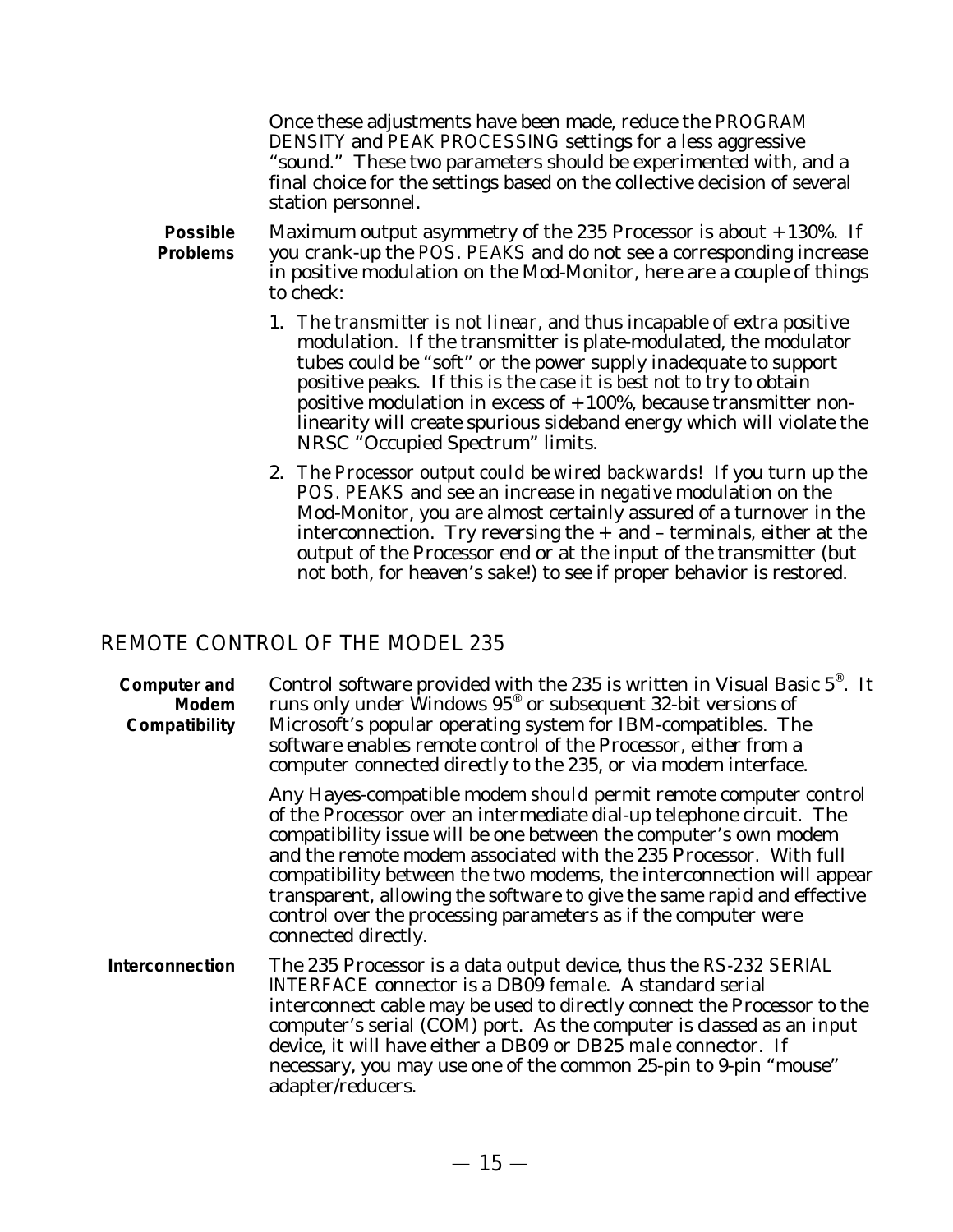The external modem, on the other hand, is a data *output* device and will have a DB09 or DB25 *female* connector. A custom cable will need to be purchased or constructed.

Schematic Sheet 4 on Page 32 diagrams the several options for interconnect cables between the Model 235 and computer or modem.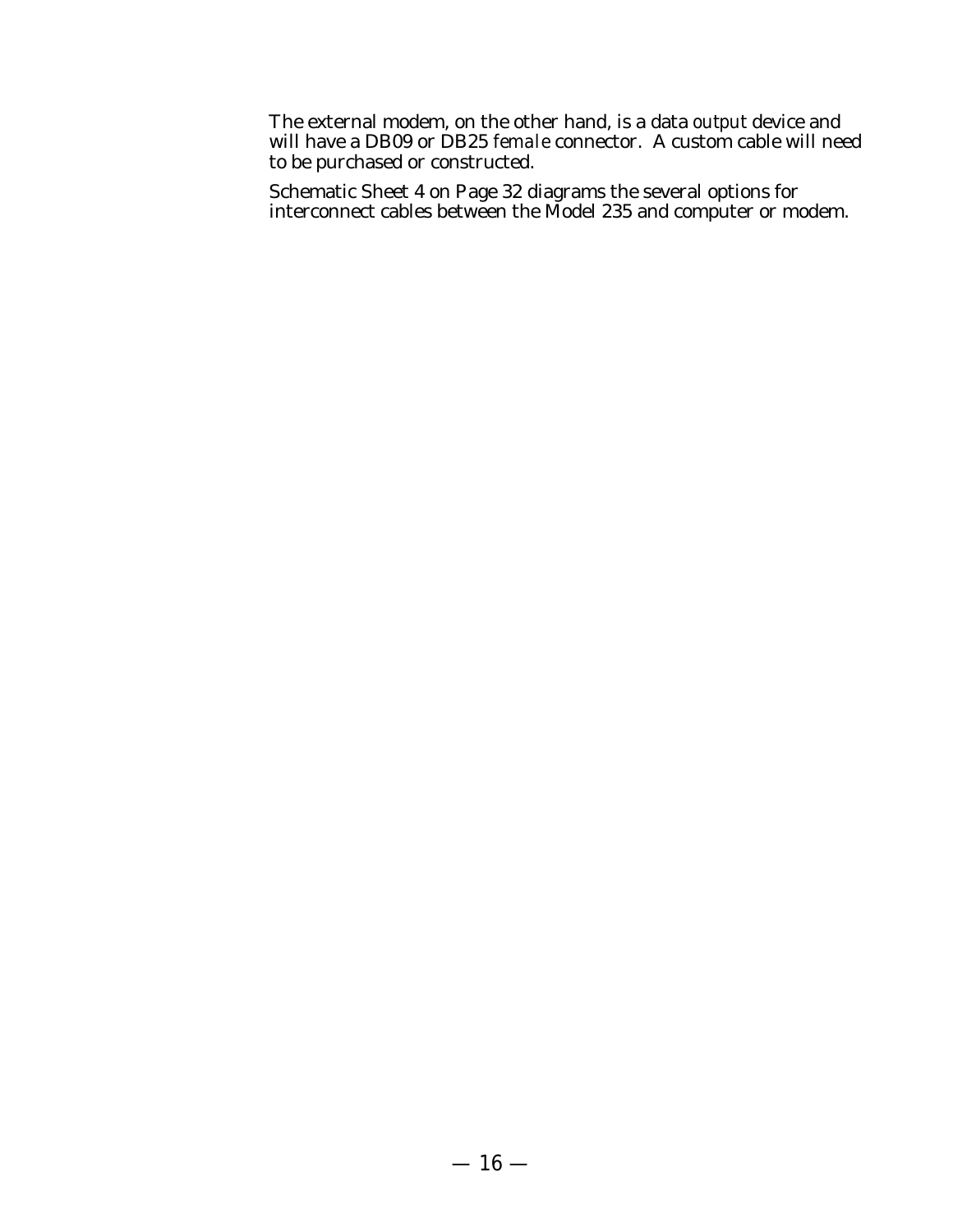# Section IV

# CIRCUIT DESCRIPTIONS

This section details circuitry of the Inovonics Model 235 AM Broadcast Audio Processor. Circuit descriptions refer to four pages of Schematic Diagrams contained in the Appendix, Section V, Pages 29 through 32.

If you're looking for some sort of alignment procedure for the 235, forget it. There are no internal controls for any sort of calibration, the circuitry being rock-solid through impeccable design.

#### NAVIGATION

Schematic component reference designations have not been assigned in as haphazard a manner as they might at first appear. Instead of annotating the *schematic* in a logical sequence, we instead chose to designate the *components on the circuit board* following their physical placement, top-to-bottom, left-to-right. We expect this practice will prove useful when troubleshooting, making it easier to locate the physical part after analyzing the diagram.

The Model 235 schematic consists of three sheets which cover the main circuit board and the front-panel assembly. Main-board components begin with the number "1"; i.e.: R1, C1, IC1. Front-panel components are in the five-hundred series; i.e.: R501, S501.

The front-panel assembly interconnects with the main board using three short ribbon-cable jumpers. J2 on the main board mates with J502 on the panel assembly, J4 to J504, and J5 to J505.

#### INPUT STAGE (Schematic Sheet 1, Page 29)

**Line Input Balancing** IC36B is an "active-balancing" stage for the program line input, affording good RF suppression and rejection of other, unwanted common-mode signals. When R183 is jumpered into the input network with JMP1, the Line Input accepts "High" program levels between 0dBu and  $+15$ dBu. For "Low" level inputs, between  $-15$ dBu and 0dBu, R183 is jumpered out of the circuit. Input range jumpering is described on Page 9.

**High-Pass Subsonic Filter** IC37B performs the dual function of a variable-gain stage and a 50Hz high-pass filter. Assuming negligible musical content below 50Hz, we can maximize loudness and optimize transmitter modulation by attenuating program frequencies below 50Hz at a rate of 12dB-peroctave. Referring to Figure 2 on Page 5, the direct effect of this rolloff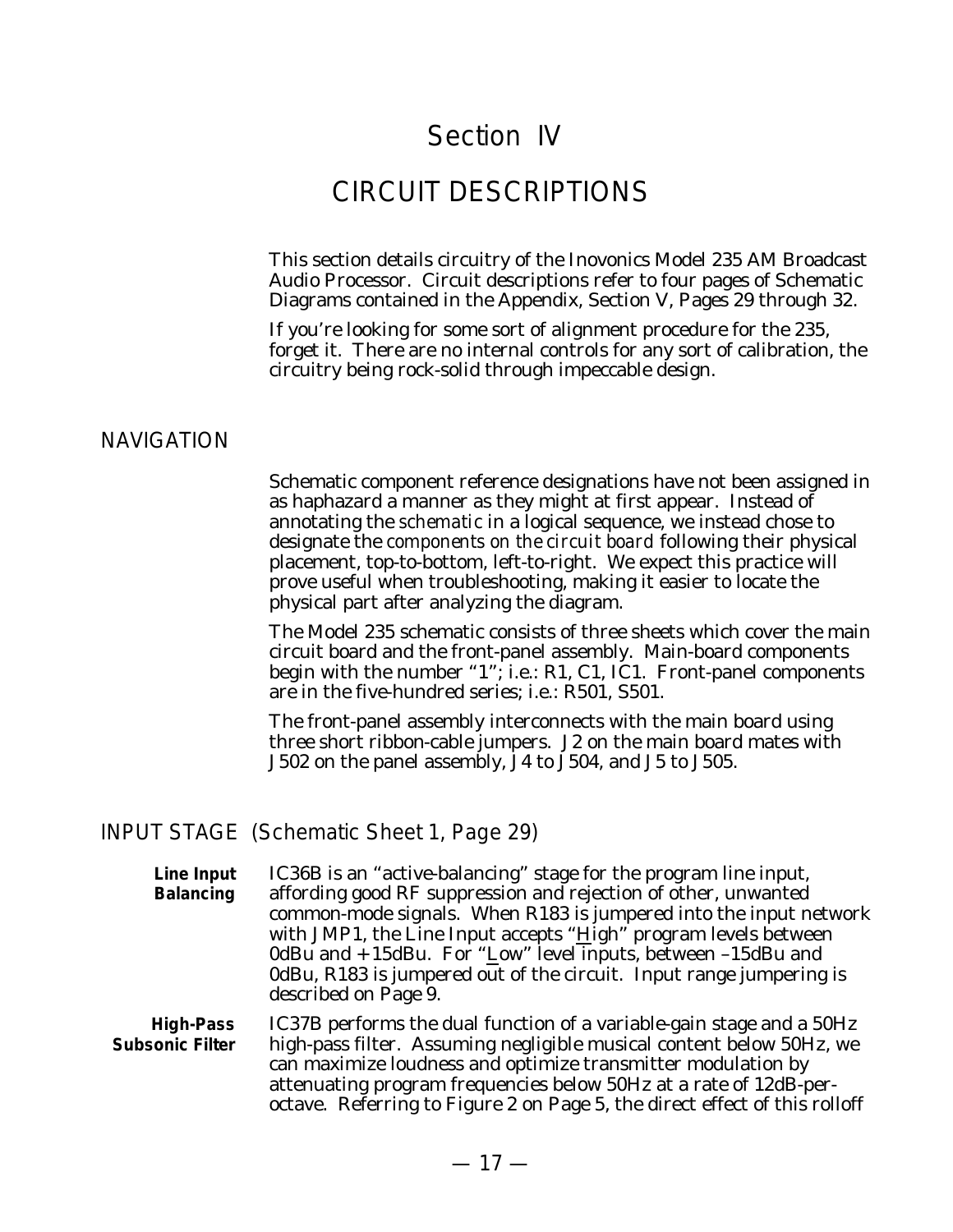can be seen in the curve for 0dB, "flat" low-frequency equalization. Its effect at other equalization settings may be noted as well.

The feedback path of IC37B includes the front-panel INPUT GAIN control, R212. This pot affords the 15dB of continuous level adjustment within each jumpered input gain range.

The sinewave signal level at the output of IC37B which will maintain AGC gain at  $0d\overrightarrow{B}$  is  $-5dBu$ .

#### AGC AMPLIFIER (Schematic Sheet 1, Page 29)

| Antediluvian<br><b>Gain-Control</b><br>Element<br><b>Explained</b> | The next paragraph details operation of the AGC amplification stage,<br>but the gain-control technique used there is typical throughout the<br>Model 235.<br>IC38B is a classic inverting op-amp, but with transistors Q35 and Q36<br>included in the input network. It is the saturation resistance property<br>of these two transistors which is used to effectively shunt input signal<br>current to ground, thus controlling the overall gain of this stage. The<br>signal voltage swing, being electrically very close to a current summing<br>node, is negligible, far below the $V_{CE(SAT)}$ of the bipolar NPN devices<br>used here. The upside-down, back-to-back transistor hookup helps<br>linearize the circuit for a low figure of distortion. Surprisingly, gain |
|--------------------------------------------------------------------|---------------------------------------------------------------------------------------------------------------------------------------------------------------------------------------------------------------------------------------------------------------------------------------------------------------------------------------------------------------------------------------------------------------------------------------------------------------------------------------------------------------------------------------------------------------------------------------------------------------------------------------------------------------------------------------------------------------------------------------------------------------------------------|
|                                                                    | reduction vs. base current is a stable and predictable function.<br>If this circuit is unfamiliar to you, don't feel bad. It is somewhat<br>unconventional and dates from one of Inovonics' first products<br>developed in the early 1970s. It is also the subject of a patent, long<br>since expired.                                                                                                                                                                                                                                                                                                                                                                                                                                                                          |
| <b>Rectifier and</b><br><b>AGC Control</b>                         | IC39B and IC40B, along with diodes CR27 and CR28, give full-wave<br>peak rectification of the gain-controlled input signal. R197 and C67<br>yield the 10-millisecond-integration for AGC response to program<br>material.                                                                                                                                                                                                                                                                                                                                                                                                                                                                                                                                                       |
|                                                                    | IC41B is a DC gain stage with a fixed offset. Its output sits at<br>+1.5VDC when the program level from IC38B is exactly -5dBu. The<br>output of IC41B is driven negative when the program exceeds -5dBu,<br>and is driven positive when program level drops below -5dBu.                                                                                                                                                                                                                                                                                                                                                                                                                                                                                                       |
|                                                                    | Let's assume for the moment that the output of IC41B is routed<br>through IC42A directly to IC41A, an inverting comparator with a<br>reference voltage of $+1.5V$ and a tiny bit of hysteresis. The output of<br>IC41A is going to snap smartly to the positive rail when program audio<br>rises above -5dBu, and to the negative rail when it falls below this<br>level. This toggles analog switch IC42B which steers integrator IC40A.                                                                                                                                                                                                                                                                                                                                       |
|                                                                    | The integrator is driven from its own output when the program level is<br>too low, and from an inversion of its output when the level is too high.<br>This gives a <i>logarithmic</i> voltage ramp which matches the <i>logarithmic</i><br>transfer function of the gain-control stage to yield a <i>linear</i> dB/second                                                                                                                                                                                                                                                                                                                                                                                                                                                       |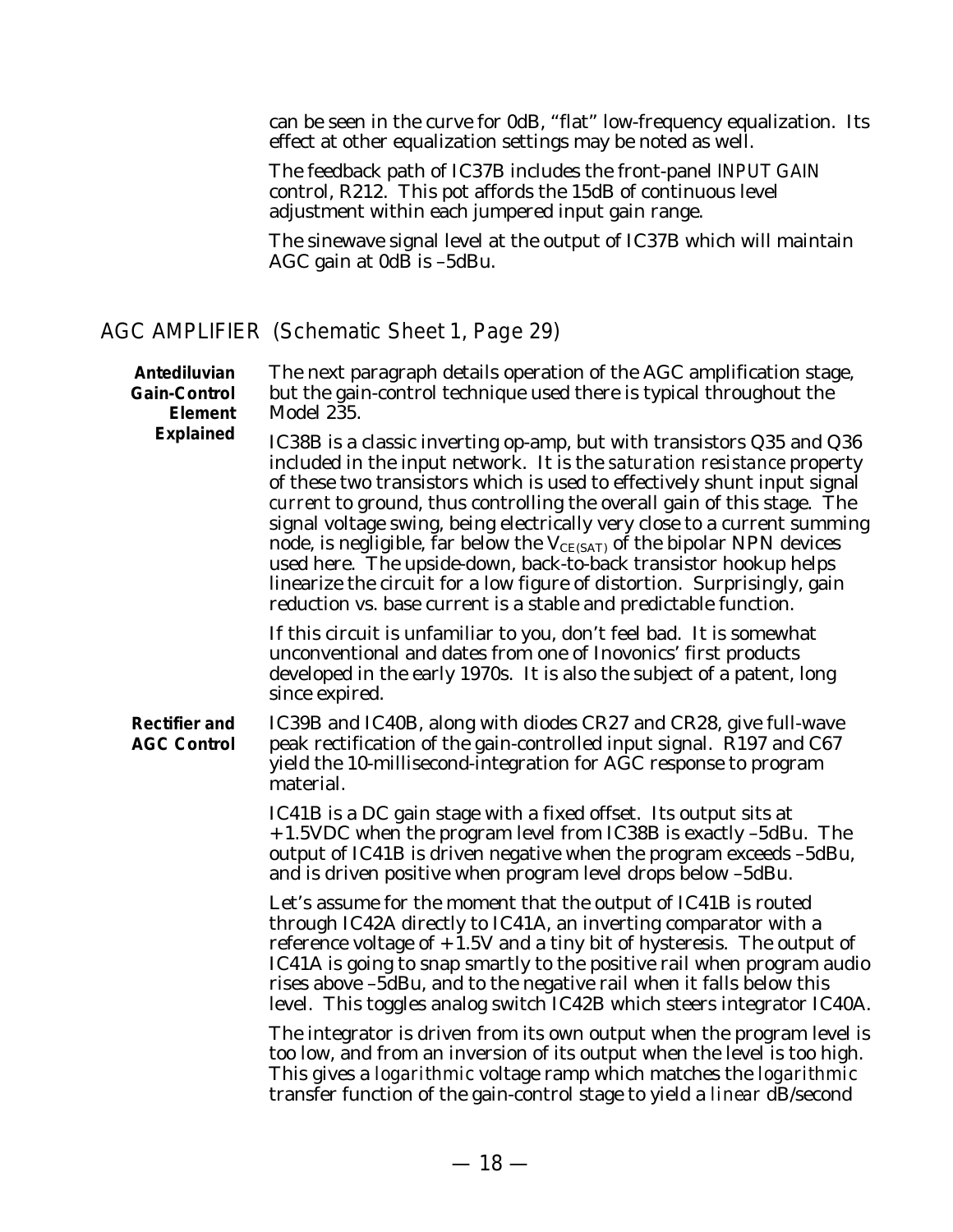correction. The time constant of R173 and C58 determine the slow, unobtrusive, 0.5dB/second correction rate of the AGC.

**AGC Gating** The level-corrected program signal is monitored by the gating amplifier, IC38A. This is a first-order, band-pass filter with –3dB points at 300Hz and 3kHz. The purpose of this frequency weighting is to favor legitimate program material, and neglect rumbles and hisses which might otherwise cause the AGC to bring these noises to annoying levels.

> The band-passed program signal is rectified by CR23 and CR24, and sensed by comparator IC37A. The output of this IC sits at the positive supply rail until a program signal exceeds the gating threshold, at which point it toggles to the negative rail, lighting the GATE OPEN indicator and switching IC42A from NO (normally-open) to NC (normally-closed).

> When the gate is open, IC42A feeds program-level-derived DC from IC41B to comparator IC41A. This enables AGC circuitry to correct input gain. When the program level drops below threshold and IC37A toggles low, the actual AGC gain-control voltage is instead presented to comparator IC41A. This causes AGC gain slowly to return to the 0dB, resting value.

#### TRIBAND COMPRESSOR (Schematic Sheet 1, Page 29)

- **Fixed Pre-Emphasis** C53 is in the input path of IC38A imparts the fixed, NRSC preemphasis to the program signal ahead of the 3-band compressor. The resultant increase in high frequency energy is kept in check by normal compressor action.
- **Band-Pass Compression** IC28B is a first-order band-pass stage defining a second-order response for the MID band. Gain control ahead of this stage gives a distortionreduction advantage because the *compressed* signal is filtered. The MID band samples some energy in the adjacent bands which helps maintain a more uniform response under heavy compression to eliminate "phase-swishing" and other audible artifacts.

Gain stage IC29B feeds the full-wave rectifier comprised of Q26, Q27 and Q28. This simple, yet effective rectifier configuration is attributable to the British circuit genius, Peter Baxandall. Rectifier reference bias comes from the same asymmetrical source used by the peak control circuitry. This encourages a preponderance of positivegoing program peaks in the compressor output. Midband attack time is fixed by R138 and C49. Release is through R139 to a "platform" established by C59 and a discharge resistance selected by IC43 per the PROGRAM DENSITY setting.

The LOW and HIGH bands have low-pass and high-pass characteristics, respectively. LOW and HIGH band compressor operation is identical to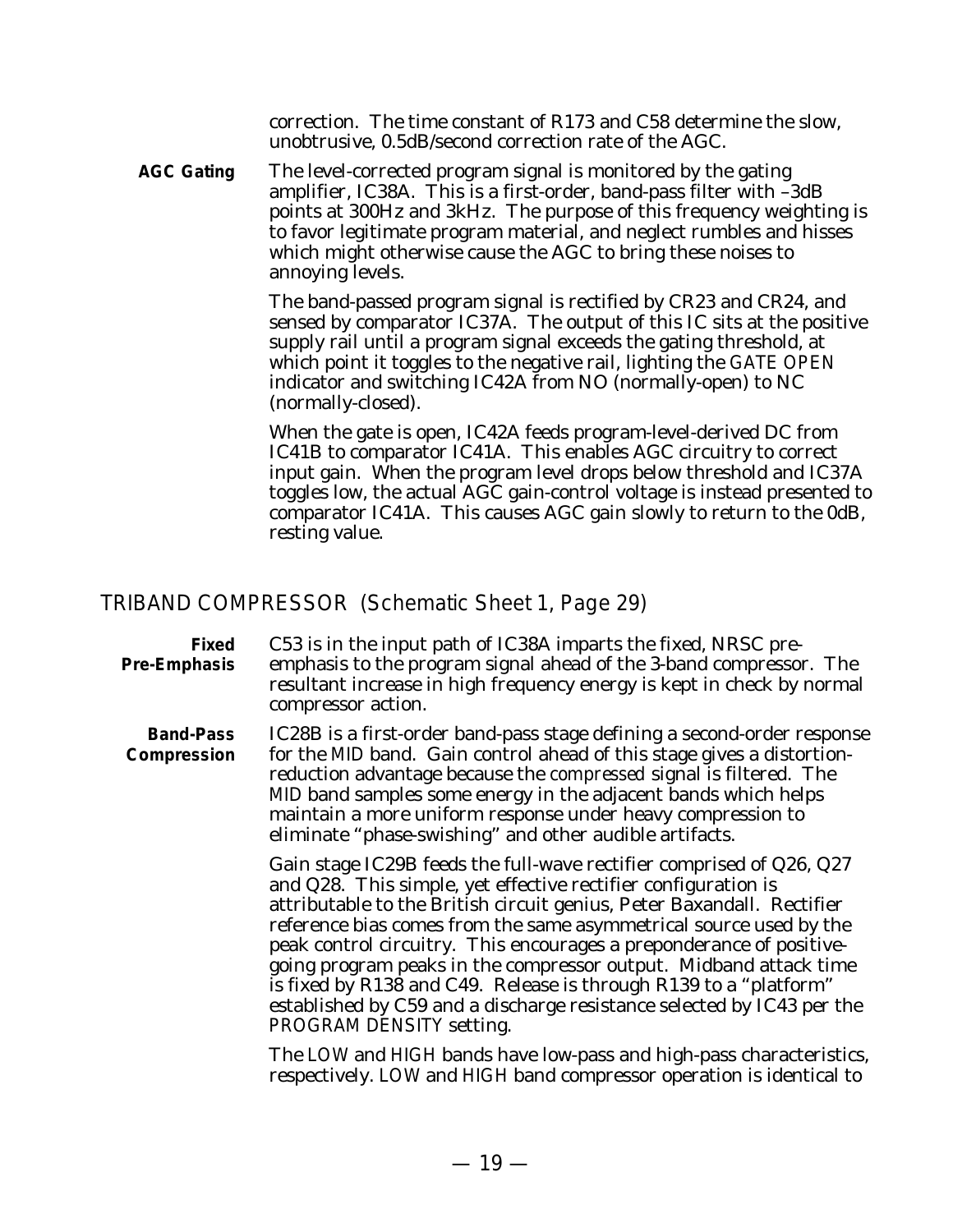that described for the MID band, except that time constants are scaled appropriately.

**Compression "Platform"** At the (MIN) PROGRAM DENSITY setting, IC43 selects R208 as a discharge path for C59. The DC control voltages from all three bands combine to charge C59 to an average of the three. This establishes a compression "platform," to which each band will release quickly, all three bands then further releasing slowly and simultaneously through R208. This gives the effect of independent, multiband action for program transients, but a slow and gentle broadband compression characteristic for the average value of the program.

> At the most aggressive (MAX)setting of PROGRAM DENSITY, C59 is shorted directly to ground through IC43. This means that C59 cannot charge from DC compression-control voltages. There is no "platform" in this case, and each band of has its own fast release through either R120, R139 or R150, giving maximum multiband performance. Intermediate settings of PROGRAM DENSITY furnish compressor behavior between the two extremes.

#### VARIABLE EQUALIZATION (Schematic Sheet 1, Page 29)

The outputs of the three compressor sections are combined in summing stage IC34A. The MID band is fed through fixed resistance R127, but the LOW and HIGH bands are routed through selectable networks. IC33 and IC37 allow selection of five EQUALIZATON settings, both for LOW FREQ. and HIGH FREQ. This varies the gain of the LOW and HIGH bands in the final output "mix." Equalizer curves are shown on Page 5.

PEAK CONTROL (Schematic Sheet 2, Page 30)

Compressed program signals are applied to IC26B, which includes the previously-explained Q15/Q16 antediluvian gain-control element for linear peak limiting.

Q7 and Q8 serve a dual function. With emitters tied to stiff voltage sources, the base-emitter junctions *clip* the program signal at a predetermined and absolute "ceiling." In addition, collector current which also flows as the peaks are clipped is further amplified to generate a *limiter* control voltage for linear gain reduction.

Bias to establish this limiter threshold / clipping level is from voltage dividers tied to the power supply rails. Negative bias is fixed by R108 and R109. Positive bias, on the other hand, includes the POS. PEAKS control, R210. By elevating the positive bias, positive program peaks may be passed by the Processor with values which may be varied between 100% and 130% of negative peak values.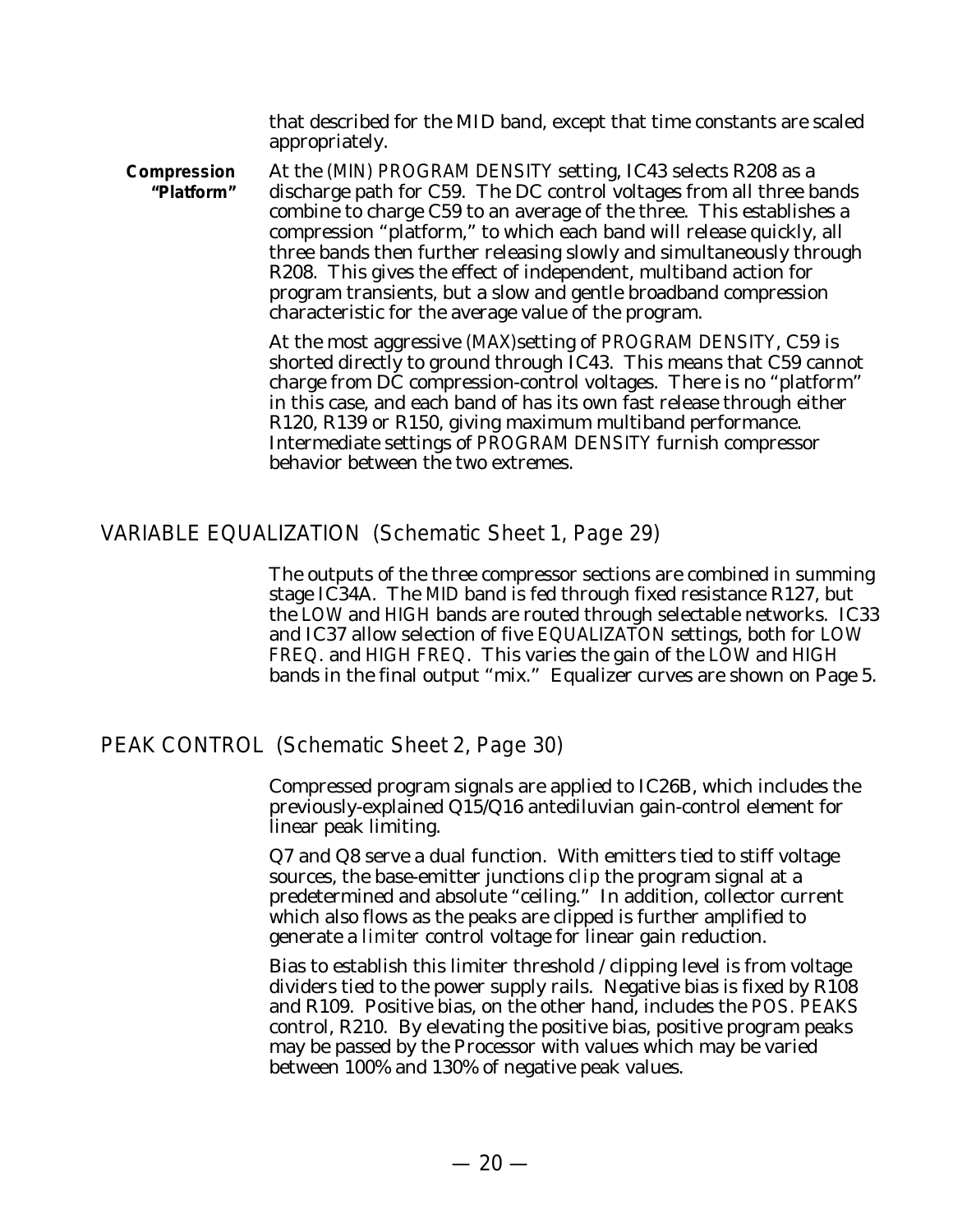The PEAK PROCESSING selector controls analog switch IC14 to set peak limiter release time*.* The faster the release, (a lower value of resistance switched through IC14), the greater the incidence of program clipping and its attendant increase in perceived loudness.

At the two least-aggressive PEAK PROCESSING settings (1 and 2), a small DC bias from R43 and R44 is introduced into the limiter release equation. This assigns a fixed loss to the limiter circuit and reduces the total amount of peak level control to approximately 5dB.

Limiter release timing is programmed for the most useful working range of limiter/clipper action. The signal level at the output of IC26B which represents  $100\%$  symmetrical modulation is  $+5dBu$ .

#### FILTER OVERSHOOT COMPENSATION (Schematic Sheet 2, Page 30)

**Sources of Overshoot** All low-pass filters exhibit a certain amount of overshoot and ringing when presented with complex input waveforms. Generally, the sharper the cutoff, the more pronounced the effect. Overshoots result from the elimination of higher-order input signal components which helped to define the signal peak amplitude before they were filtered out. Even a fully phase-corrected filter will exhibit overshoots, and a 9-pole "elliptic" filter, like the one used in the Model 235 Processor, can overshoot 3dB or more... perhaps *much* more!

> Other systems of overshoot control permit the primary low-pass filter to overshoot, then isolate and re-introduce the overshoots to cancel themselves in the signal path. The patented overshoot compensator in the 235, on the other hand, pre-conditions the limited program signal *ahead* of the filter so there is little or no tendency for the filter to *generate* overshoots in the first place.

#### **Phase-Lag and Recombining** As previously related, Q7 and Q8 constitute a "hard" clipper at the input of the compensation circuit and are biased to a point which represents 100%-modulation.

IC25B buffers the output of the Q7/Q8 clipper, and incorporates a gentle second-order rolloff above 15kHz. IC24B is an all-pass, phaselag stage which time-displaces the fast leading and trailing edges of steep waveforms. This means that the primary characteristic of a program waveform which would normally *excite* filter overshoots is instead added to the waveform *amplitude*. A second clipper, Q22 and Q23, also biased to the 100%-modulation level, "strips" these displacedand-added components from the program signal. IC22B compares the "stripper" input and output to recover the stripped-off components. These contain much of the program harmonic (high frequency) information, so we cannot afford simply to throw them away. By recombining these stripped-off program components with the stripped program signal *in opposite phase*, the spectral integrity of the program is maintained. This 180-degree displacement of certain program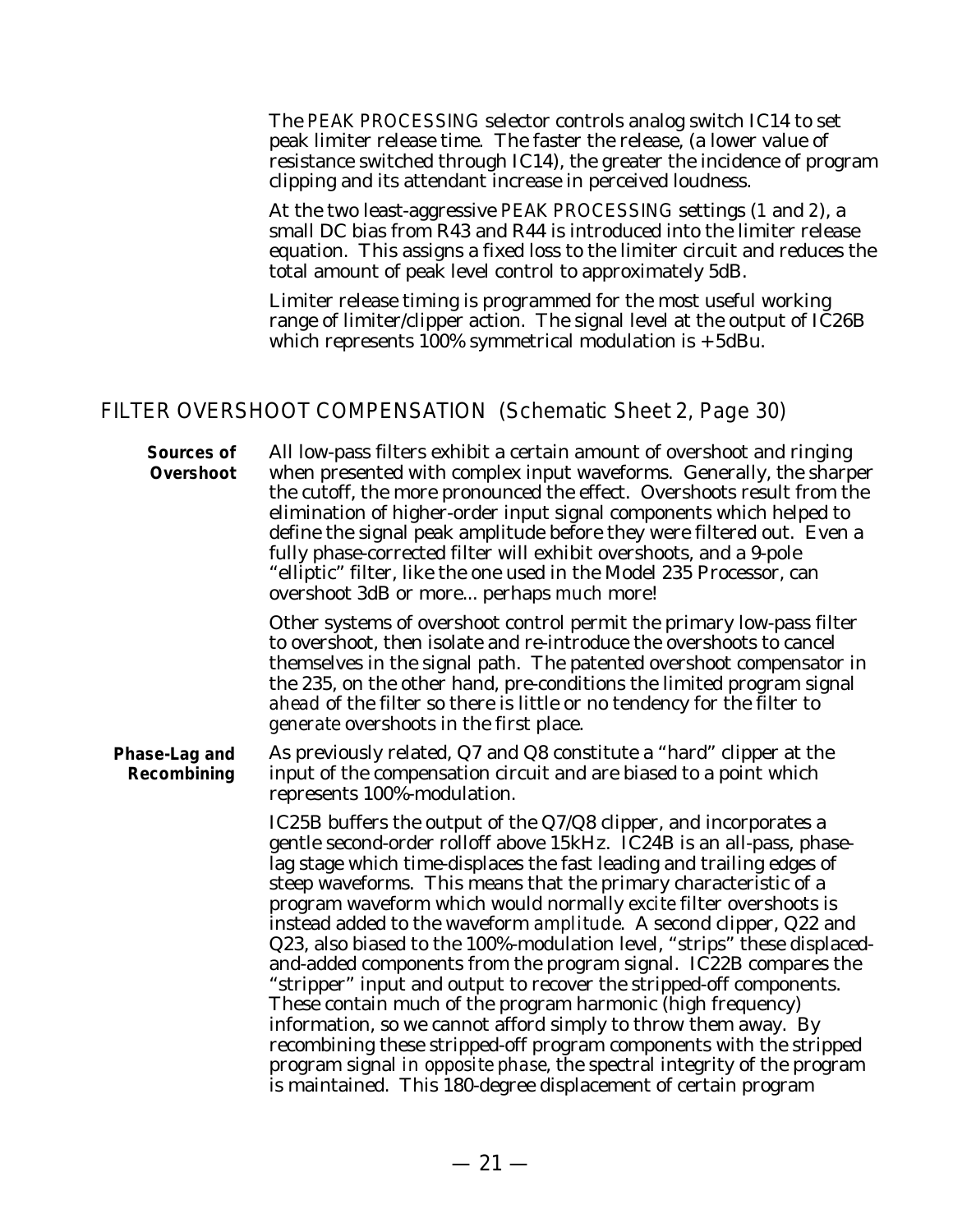overtones is not discernible to the listener, but is quite effective in inhibiting filter overshoots.

For a more detailed discussion of this strange and wonderful filter overshoot compensation scheme, the reader is directed to U.S. Patent No. 4,737,725.

#### LOW-PASS FILTER (Schematic Sheet 2, Page 30)

The 9-pole, elliptic-function (Cauer) low-pass filter is an active version of the classic L-C design worked-out in Germany during the late 1940s, probably with a slide rule! The particular active configuration used in the 235 is sometimes called the "FDNR" because each of the legs to ground simulates a Frequency-Dependent Negative Resistance. Referring back to the classic L-C design, resistors in series with the signal replace series inductors, and each of the active circuits to ground simulates an inductor/capacitor series-resonant element.

A great "cookbook" which includes this and other filter circuits possibly useful to the DIY broadcaster is the *Electronic Filter Design Handbook* by Arthur B. Williams, published by McGraw-Hill. The reader is kindly directed to this source for a more informed discussion of how the FDNR circuit works than we could possibly deliver here, due not only to the limited scope of this Instruction Manual, but to our own marginal understanding of how these confounded things work!

IC22A buffers the output of the low-pass filter and IC21A provides phase inversion and gain to compensate for filter insertion loss. The signal level corresponding to 100% symmetrical modulation at the output of IC21A is  $+5dBu$ .

#### OUTPUT STAGE (Schematic Sheet 2, Page 30)

Q13 and Q14 form an output "safety" clipper biased to the same ceiling as the integrated limiter/clipper. Tight limiting and clipping, and effective filter overshoot control ensure that only very seldom will Q13 and Q14 act on the program signal. Nevertheless, they are included, "just in case."

IC26A buffers the output signal and includes a gentle low-pass function for frequencies beyond the primary low-pass cutoff. IC27B and IC27C route the Processor input signal around the active circuitry in the PROOF mode.

The OUTPUT LEVEL control, R211, feeds gain stage IC25A. This stage includes current-booster transistors Q11 and Q12 to help drive interconnect cabling and transmitter input loads. CR19 and CR20 set bias for the two output transistors, and CR21 and CR22 give shortcircuit protection. This is one-half of a "bridge" output configuration,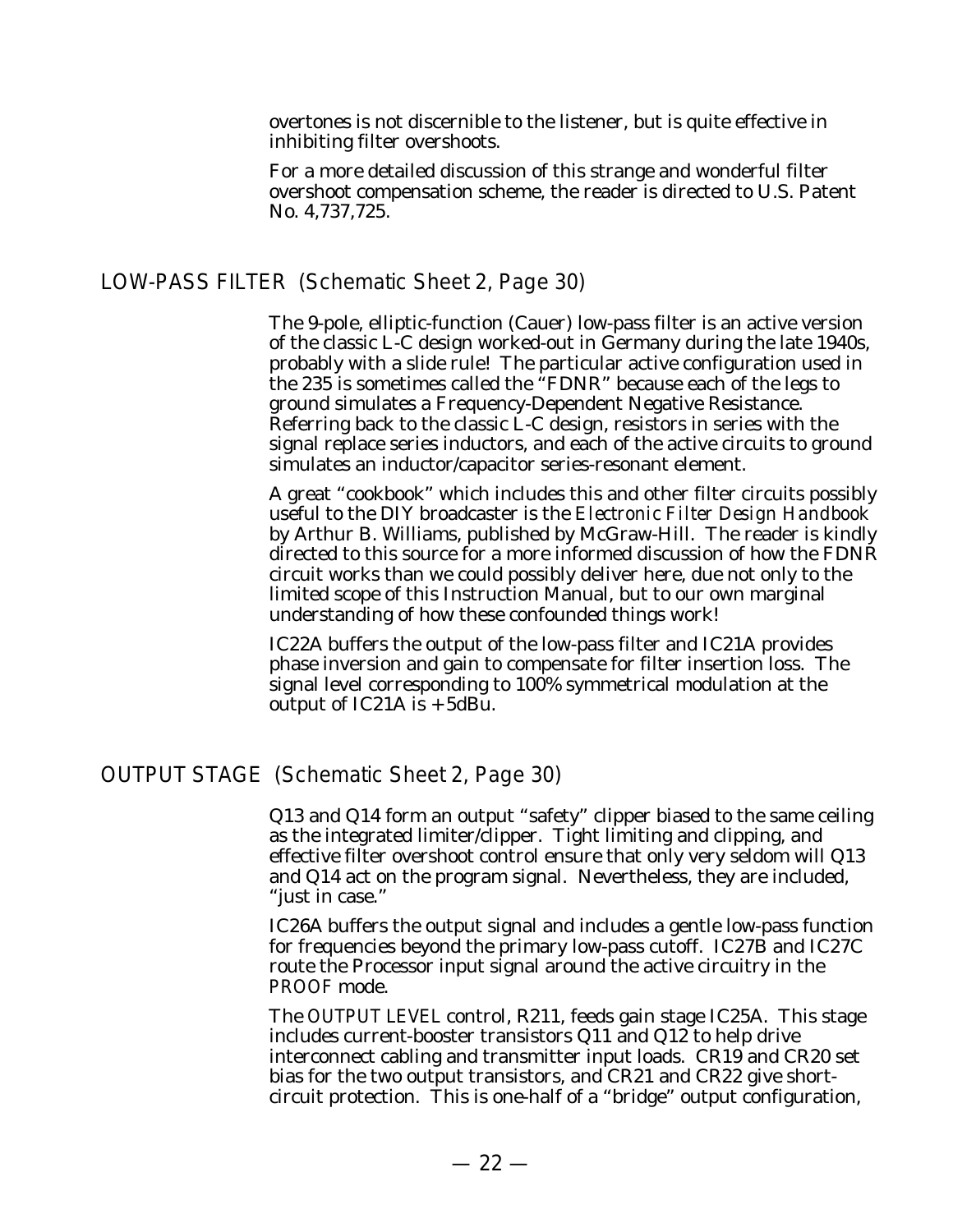the other half comprises unity-gain inverter IC23A, also with outputboosting discrete circuitry, to drive the opposite output polarity. The balanced program LINE OUTPUT is taken from between the two output amplifiers.

#### GAIN REDUCTION METERING (Schematic Sheet 3, Page 31)

DC control voltages from the AGC stage and the 3 bands of compression are fed to IC3B, a 1-of-4 analog multiplexer. Oscillator/counter IC2 sequences IC3, acting like a motor-driven rotary switch to commutate the four control-voltage inputs.

Control voltage represents the semi-log gain control transfer function. CR1 and CR2 translate this to a linear scale which is DC-offset by a reference voltage from IC1A. Thus the output of IC1B sits at approximately +3V with no gain reduction in effect, and drops toward ground as control voltage goes positive in response to gain reduction.

IC1B feeds display driver IC501 which drives the paralleled cathodes of the four LED readouts. Each LED readout has a common-anode connection fed by an emitter-follower. These four transistors are sequenced by IC3A to be in step with the sequenced control voltages from I3B. Thus a common log converter and display driver can serve the four, multiplexed gain-reduction displays.

#### COMMON CONTROL CIRCUITRY (Schematic Sheet 3, Page 31)

The 235 makes efficient use of a device called a "PIC," or Peripheral Interface Controller, IC8 on the Schematic. This is a simple, single-chip microcontroller meant for elementary logic and uncomplicated control functions. We program it to perform certain routines dealing with front-panel buttons and indicators, and RS-232 serial communications.

IC9 converts the six panel button closures into a 3-bit binary address. The PIC keeps track of the various buttons pressed and latches individual, 3-bit binary output commands for LOW FREQ. and HIGH FREQ. EQUALIZATION, PROGRAM DENSITY and PEAK PROCESSING settings. The 3-bit outputs are also paralleled to a series of decoders which light the respective LED indicator strings for these four functions.

Switch S2, located on the rear panel of the 235, enables two operating modes in addition to local, front-panel control of the Processor.

In PROOF, processing circuitry is bypassed and the 235 becomes a unity-gain amplifier with flat frequency response. The PIC not only reroutes signal path circuitry, but flashes front-panel indicators to alert the operator that the unit is in PROOF.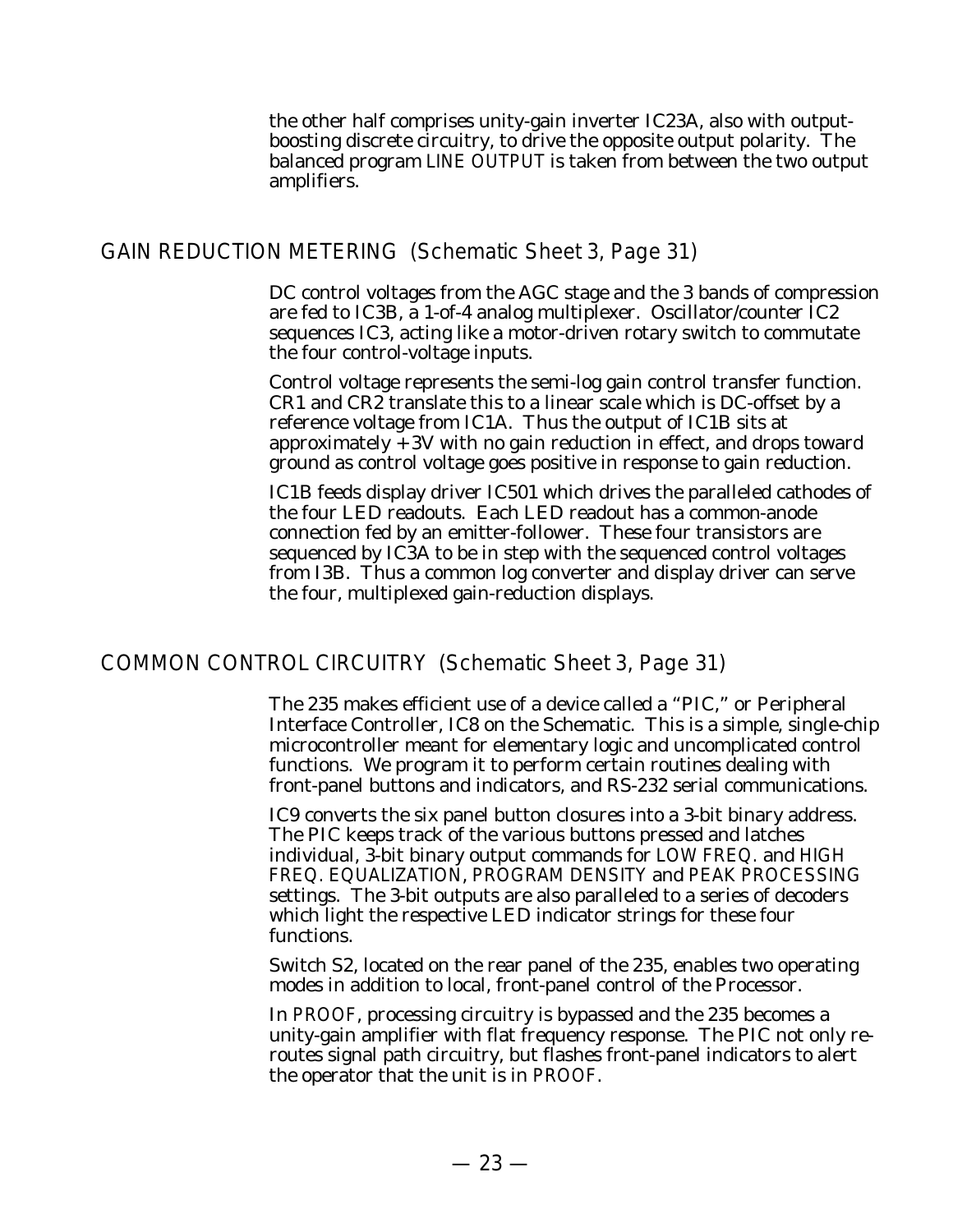In the REMOTE position, the PIC locks-out the front-panel buttons and instead responds to RS-232 serial commands for setting processing parameters. IC7 is an RS-232 level translator, buffering the serial data send and receive lines from the PIC.

POWER SUPPLY (Schematic Sheet 2, Page 30)

Model 235 circuitry utilizes  $\pm$  9-volt supplies for op-amps and other linear circuitry, and a +5-volt supply for digital logic. These three sources are each regulated by a "3-terminal" linear voltage regulator; IC4 for  $+9$  volts, IC6 for  $-9$  volts, and IC5 for  $+5$  volts.

The power transformer, T1, has dual primary windings which may be switched in parallel or in series to accommodate 115V or 230V mains, respectively.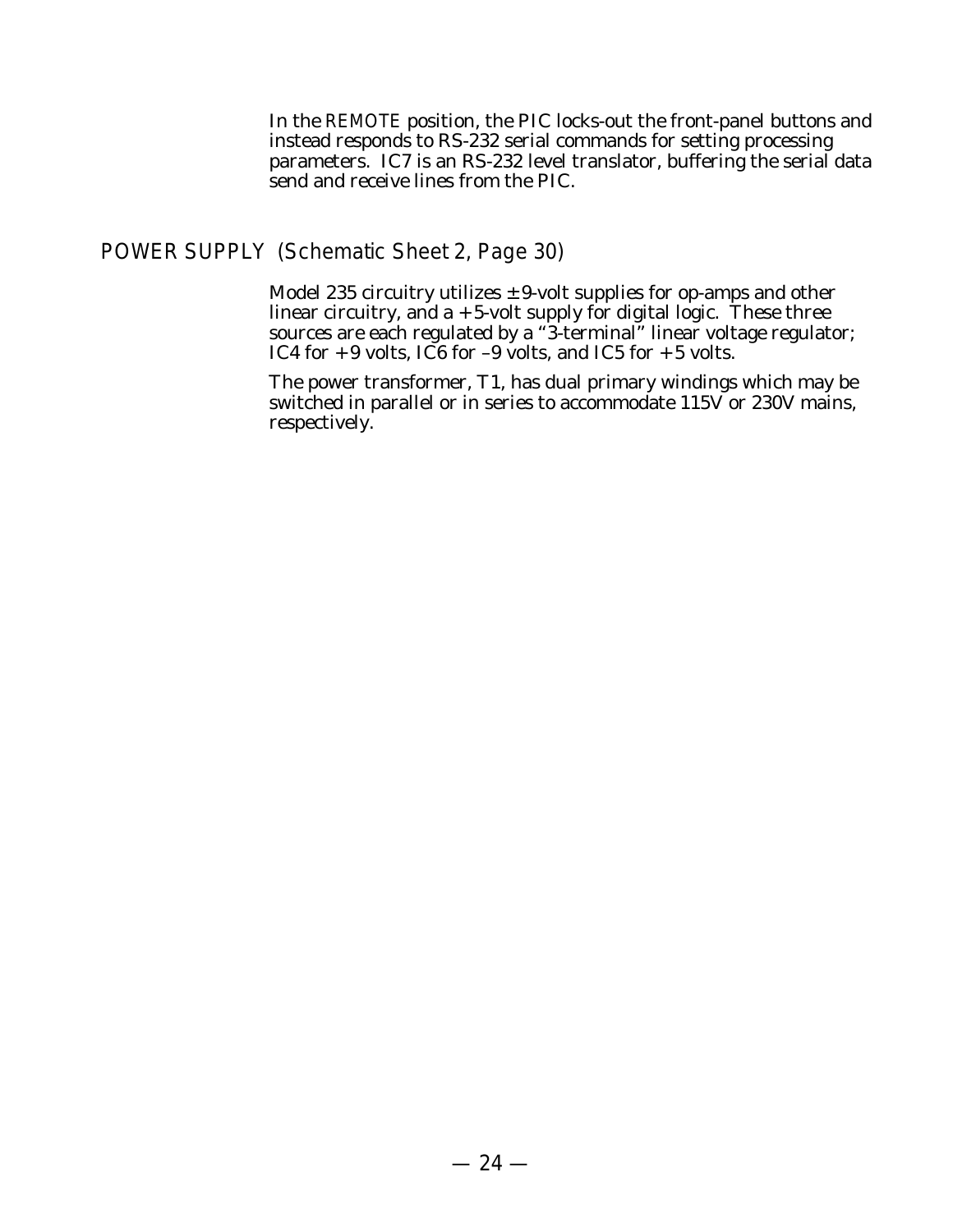# Section VI

# APPENDIX

The following section of this Manual contains Parts Lists and Schematic Diagrams for the Model 235, and an explanation of Inovonics' Warranty Policy.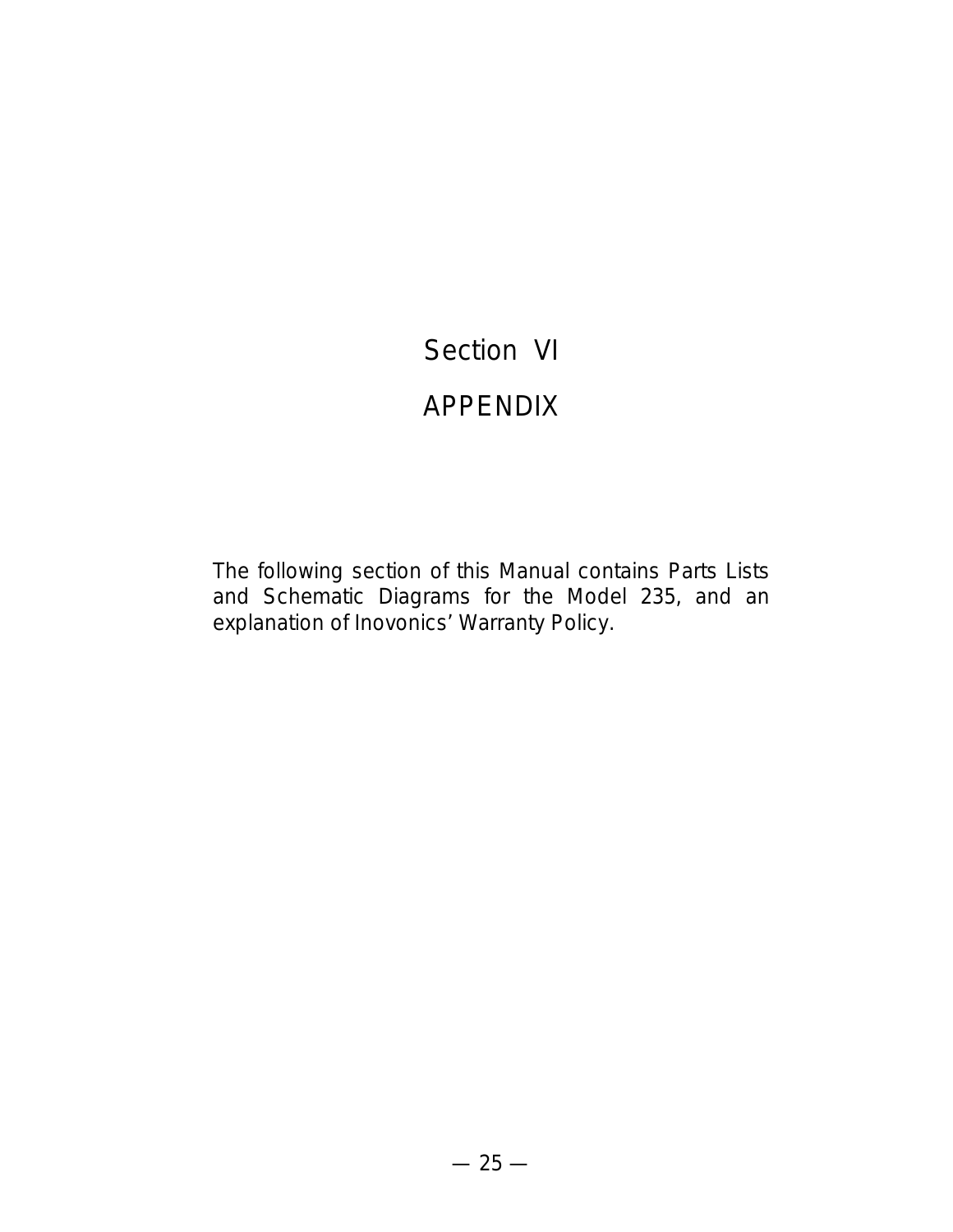# PARTS LIST

#### EXPLANATION OF PARTS LISTINGS

This section contains listings of component parts used in the Inovonics 235 AM Broadcast Audio Processor. These are listed either *en-masse,* or by schematic component reference designation. The listing may, or may not, specify a particular manufacturer. When no manufacturer is called-out, the term "open mfgr." advises that any manufacturer's product is acceptable, so long as it carries the proper generic part number.

If a particular component is not listed at all, this means that we do not consider it a typical replacement item. Should you need to order an unlisted part, call, write or FAX the factory with a brief description. We'll do our best to figure out what you need and get it on its way to you quickly.

#### PARTS LISTING

Unless specifically noted by component reference designation below, **capacitors** are specified as follows:

- a) **100pF to 0.47µF** are of the metalized mylar or polyester variety. Whole number "P" values are picofarads, decimal values are microfarads,  $\pm$  5%, 50VDC or better. The style used in the 540 is the "minibox" package with a lead spacing of 0.2 inch. **Preferred part:** Wima MKS-2 or FKC-2 series. **Alternates:** CSF-Thompson IRD series, or Roederstein KT-1808 or KT-1817 series.
- b) **1.0µF and above** are radial-lead electrolytics, value per schematic, 25VDC; (open mfgr.).
- C1,2 Capacitor, Ceramic Disc "Safety" Mains Bypass, .0047µF, 440VAC; Murata/Erie DE7150 F 472M VA1-KC (preferred)
- C4,5 Capacitor, Electrolytic, axial leads, 1000µF, 35VDC; (open mfgr.)
- C15 Capacitor, Memory Back-Up, 1 Farad, 5.5VDC; (open mfgr.)
- C21-24, 26,29-33 Capacitor, "High-Q," .0033 $\mu$ F, 2.5%, 100VDC; Wima FKC-2 (Polycarbonate) preferred, any equivalent *must* have similar, very-low-loss characteristics.
	- C38,39 Capacitor, Electrolytic, radial leads, 220µF, 6VDC; (open mfgr.)
- CR1,2,11-29 Diode, Silicon Signal; (open mfgr.) 1N4151 or equiv.
	- CR3-10 Diode, Silicon Rectifier; (open mfgr.) 1N4005
	- CRES1 Ceramic Resonator, 4MHz; Mouser 520-ZTT400MG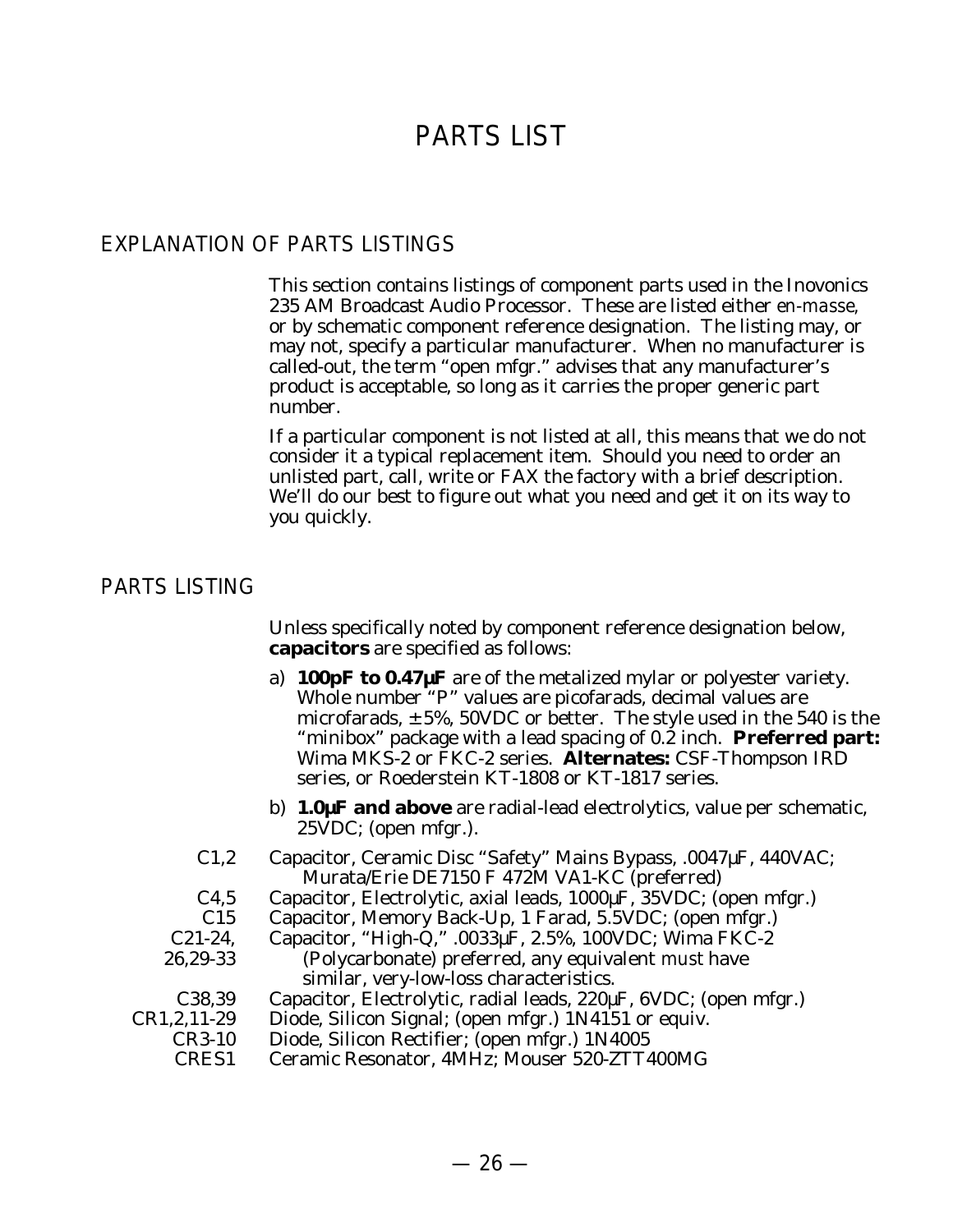| F1                                       | Fuseholder, PC-mounting; Littlefuse 345-101-010 with 345-101-020            |
|------------------------------------------|-----------------------------------------------------------------------------|
|                                          | Cap for $\frac{1}{4}$ -inch (U.S.) fuses, or 345-121-020 Cap for 5mm        |
|                                          | (European) fuses. (Fuse is normal "fast-blow" type in value                 |
|                                          | specified on rear panel with reference to mains supply.)                    |
| <b>I501</b>                              | LED Indicator, pastel red, T-1 package; Stanley MVR 3378S                   |
| <b>I502</b>                              | LED Indicator, pastel green, T-1 package; Stanley MPG 3878S                 |
| 1503,504,505                             | 10-Segment LED-bar display module, green; Kingbright DC-10GWA               |
| <b>I506</b>                              | 10-Segment LED-bar display module, yellow; Kingbright DC-10YWA              |
| 1507,508,509                             | 10-Segment LED-bar display module, red; Kingbright DC-10EWA                 |
| IC1, 12, 13,                             | Integrated Cct.; (open mfgr.) LF353N                                        |
| 17-26,28-32,                             |                                                                             |
| 34, 36 - 41                              |                                                                             |
| IC <sub>2</sub>                          | Integrated Cct; (open mfgr.) CMOS 4060B                                     |
| IC <sub>3</sub>                          | Integrated Cct; (open mfgr.) CMOS 4052B                                     |
| IC4,5                                    | Integrated Cct.; (open mfgr.) LM317-T (Uses Aavid 574602 B03700             |
|                                          | Heat Fin)                                                                   |
| IC <sub>6</sub>                          | Integrated Cct.; (open mfgr.) LM337-T (Uses Aavid 574602 B03700             |
|                                          | Heat Fin)                                                                   |
| IC7                                      | Integrated Cct.; Maxim MAX232                                               |
| IC8                                      | Integrated Cct.; SPECIAL FACTORY-PROGRAMMED "PIC,"                          |
|                                          | type 16C62A. Order by designation, reference Model 235.                     |
| IC <sub>9</sub>                          | Integrated Cct.; (open mfgr.) 74HC148                                       |
| IC10,11,15,16                            | Integrated Cct.; (open mfgr.) 74HC138                                       |
| IC14,33,37,43                            | Integrated Cct; (open mfgr.) CMOS 4051B                                     |
| IC27,42                                  | Integrated Cct; (open mfgr.) CMOS 4053B                                     |
| <b>IC501</b>                             | Integrated Cct.; (open mfgr.) LM3914N                                       |
| J1                                       | AC Mains Connector, PC-mounting; Switchcraft EAC303                         |
| J3                                       | Connector, 9-pin "D-Sub" female, PC-mounting; (open mfgr.)                  |
| $Q1-4,6,7,$                              | Transistor, NPN; (open mfgr.) 2N3904                                        |
| 10, 12, 14, 19,                          |                                                                             |
| 20,22,26,                                |                                                                             |
| 27, 31, 32, 34                           |                                                                             |
| O5,8,9,11,                               | Transistor, PNP; (open mfgr.) 2N3906                                        |
| 13,21,23,28,33                           |                                                                             |
| $\bigcap$ 1 $\mathcal{L}$ 10 $\bigcap$ 1 | $T_{\text{noncident}}$ $\text{NDM}$ , (orgo $\text{mfsn}$ ) $\text{ONE}$ 00 |

Q15-18,24, 25,29,30,35,36

Transistor, NPN; (open mfgr.) 2N5088

**All resistors** are specified as follows:

- a) **Fixed resistors** with values carried to decimal places implying a 1% tolerance (*example:* 3.01K, 10.0K, 15.0K, 332K) are ¼-watt, 1% metal film type.
- b) **Fixed resistors** with values typical of 5% tolerance (example: 220, 3.3k, 10K, 270K) are  $\frac{1}{4}$ -watt, 5% carbon film type.
- c) **Multi-Turn Trimming Potentiometers** (front-panel adjustable) are Tokos RJC097P series, Beckman 89PR series, or equivalent "cermet" types.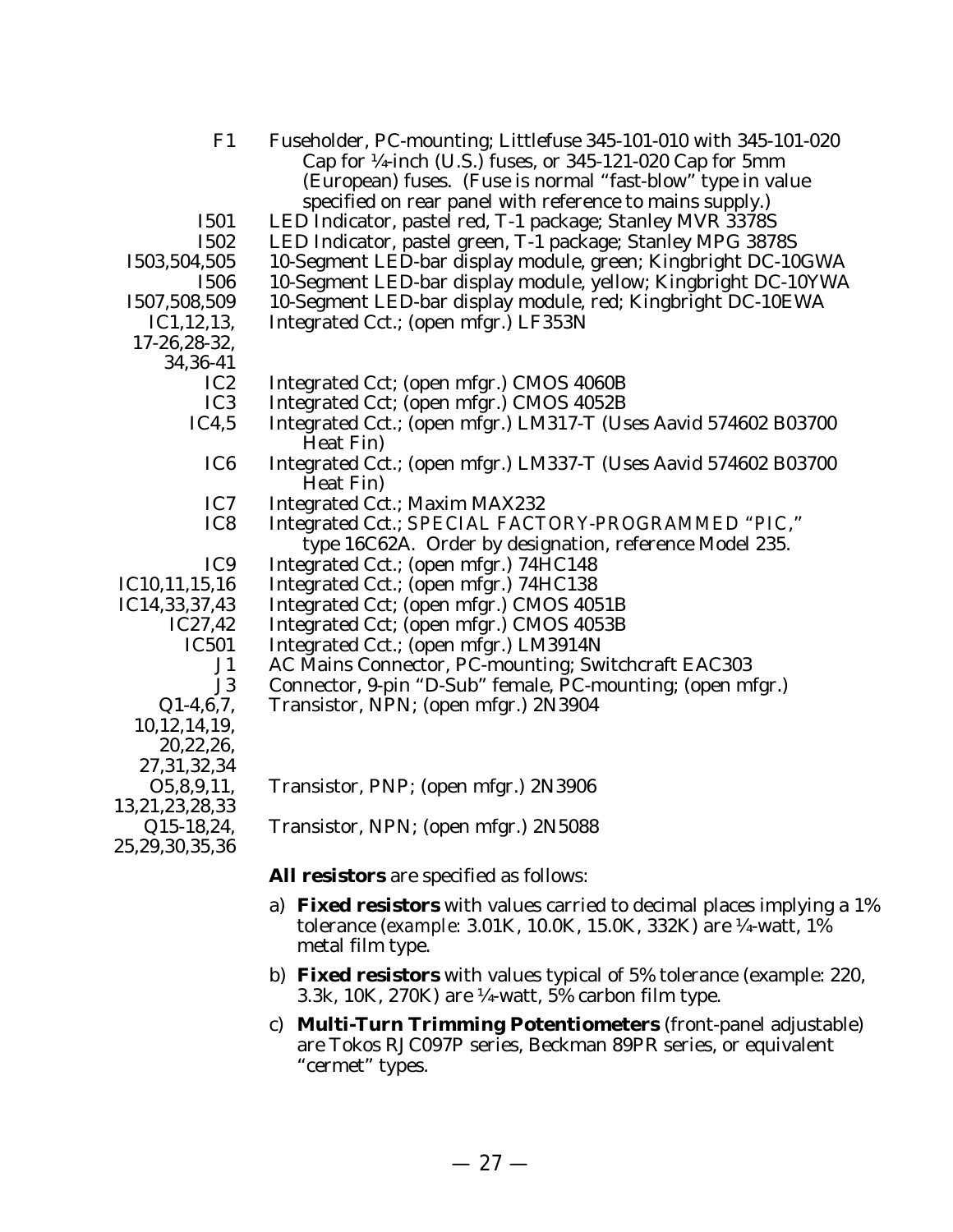- S1 Switch, DPDT Slide, Voltage Selector; C&K V202-12-MS-02-QA
- S2 Switch, SPST Toggle; C&K 7103-M-D9-A-B-E

S501-506 Switch, SPDT Momentary Pushbutton; ITT-Schadow D6-04-01, with F14-04 gray cap

- S601 Switch, Power Rocker; Carling RA 911-RB-O-N
	- T1 Power Transformer, PC-mounting; Signal LP-20-600 or direct crossreference

#### MAIL-ORDER COMPONENT SUPPLIERS

The following electronic component distributors have proven themselves reputable suppliers of small quantities of replacement parts for professional equipment.

The temptation to use cross-referenced hobbyist or TV-shop 'direct replacement parts' (ha!) should be avoided!

Any semiconductor, IC, capacitor, resistor or connector used in the Model 235 is *probably* available from one or more of these firms. Each supplier publishes a full-line catalog, available free for the asking. Minimum-order restrictions may apply; and export orders may be difficult.

**Mouser Electronics** — Call (800) 346-6873 **Digi-Key Corporation** — Call (800) 344-4539 **ACTIVE** (div. of Future Electronics) — Call (800) 677-8899 **Allied Electronics** (div. of Avnet) — Call (800) 433-5700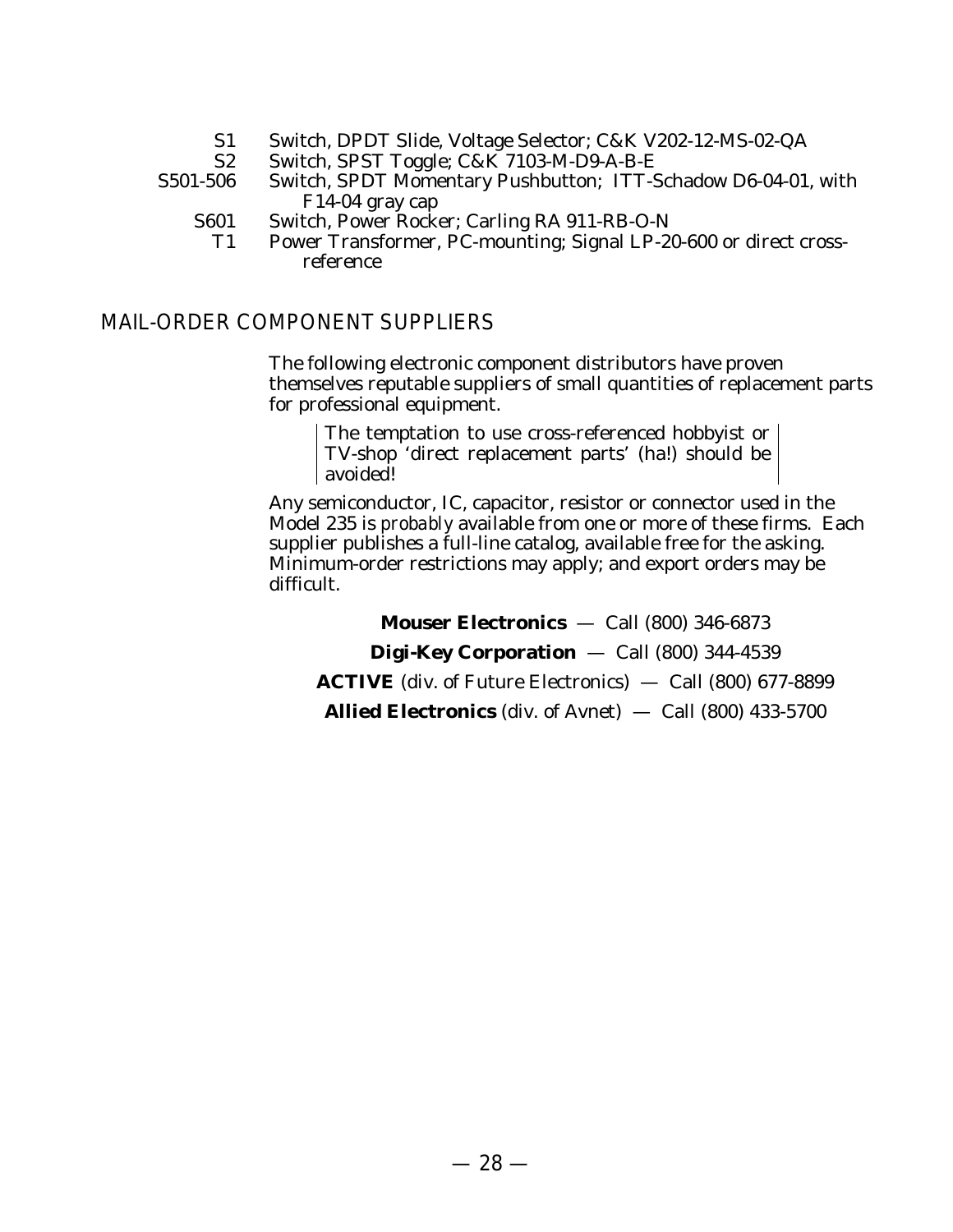Schematic Sheet 1  $-29-$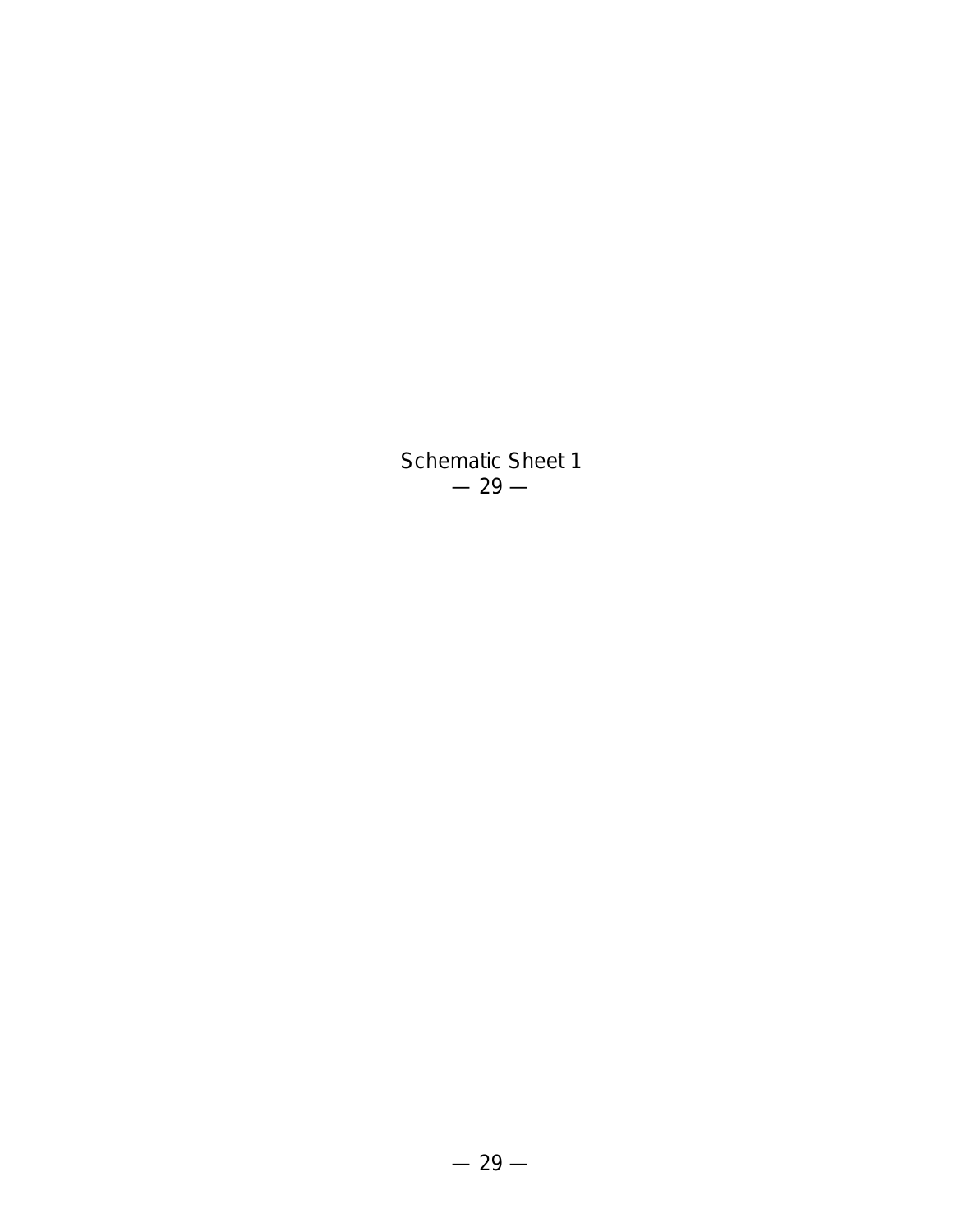Schematic Sheet 2  $-30-$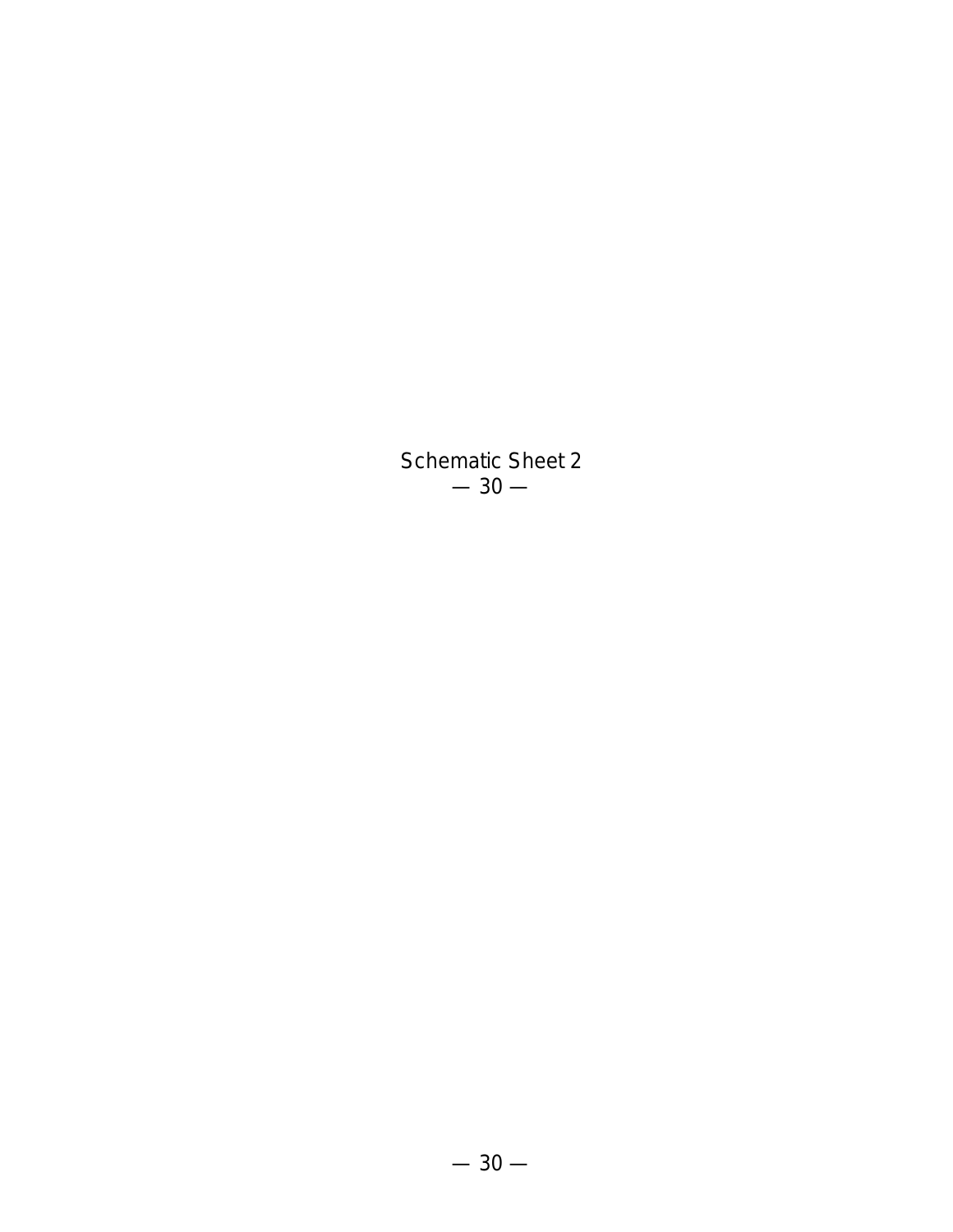Schematic Sheet 3  $-31-$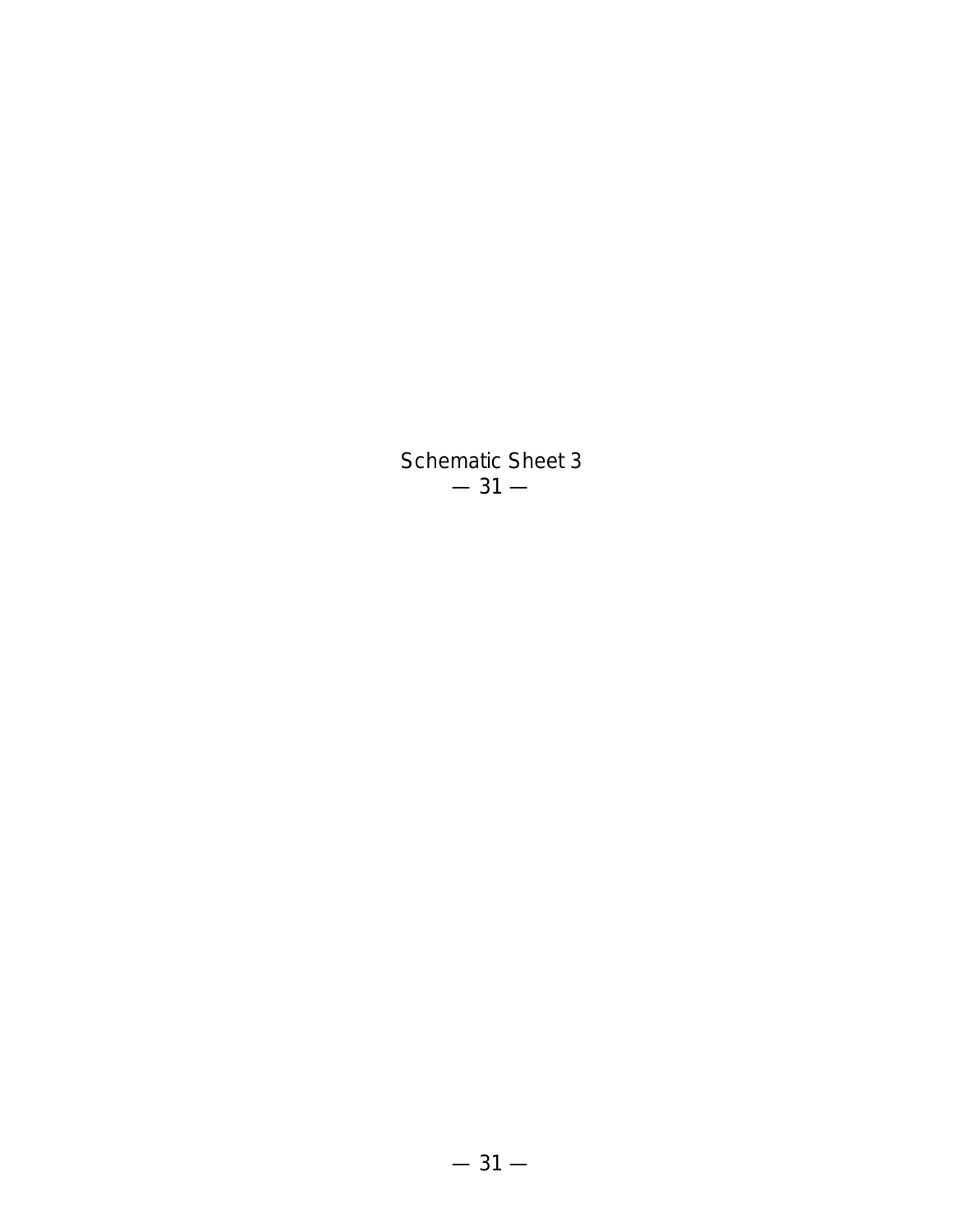

Interconnect Cables — Model 235 Processor to Computer or Modem

Schematic Sheet 4